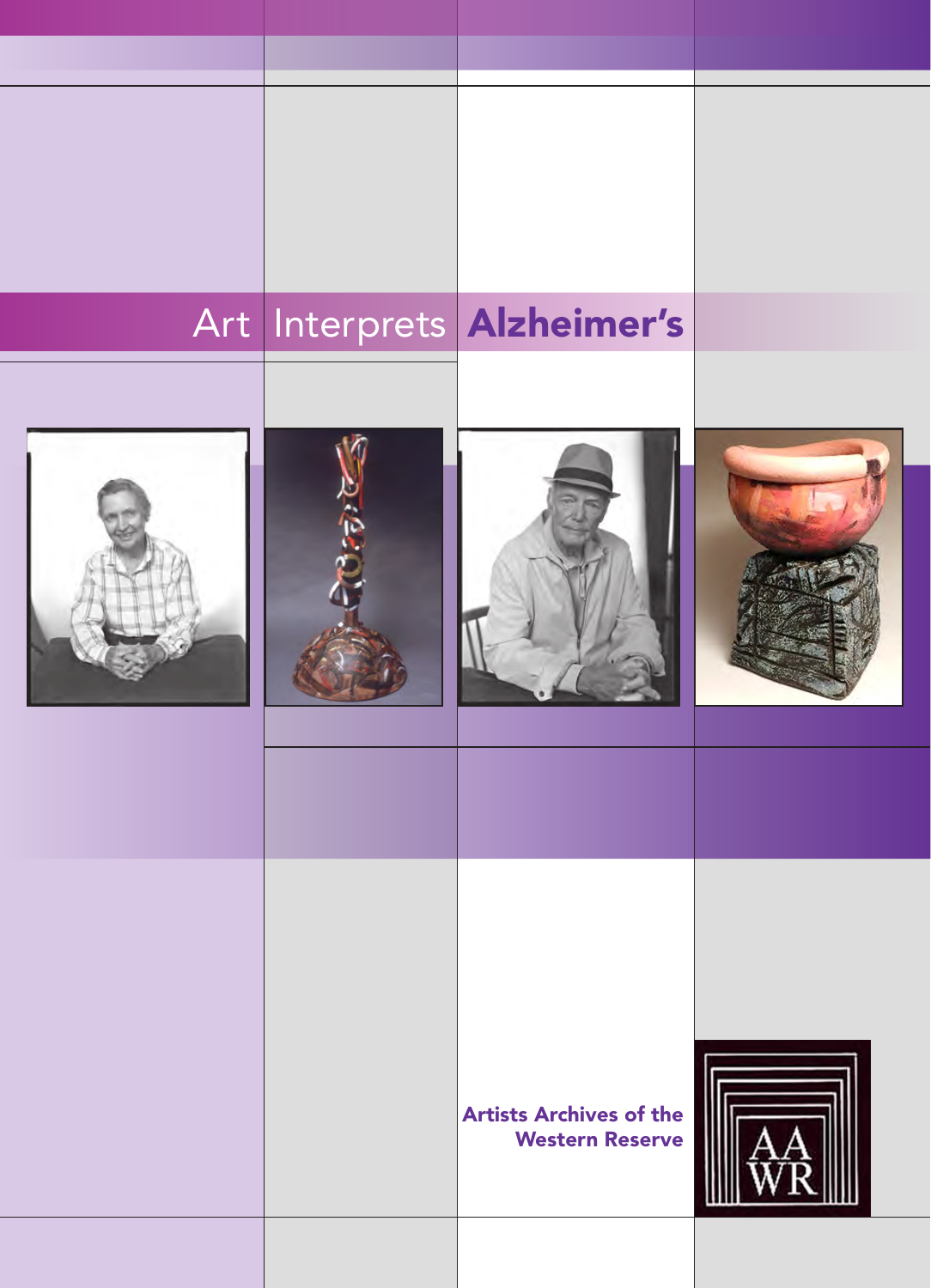The AAWR asks the question: How can art help us to better understand Alzheimer's disease and the emotional burden it places on loved ones?

# Art Interprets Alzheimer's

An exhibition featuring the artworks of George Roby and Herbert Ascherman

# TABLE OF CONTENTS

Published by the Artists Archives of the Western Reserve 1834 East 123rd Street, Cleveland, OH 44106 ISBN 10: 0983394024; ISBN 13: 978-0-9833940-2-0 © Copyright 2012 Designed by Joseph Borsuk, www.JosephBorsuk.com Edited by Kenneth Goerg and Stephanie Scharf Printed by HOTCARDS.COM Artworks by George Roby (pgs. 5-10) and Herbert Ascherman, Jr., (pgs. 12-20) Photography of Art by Herbert Ascherman, and George Roby (5-10 & 12-20)

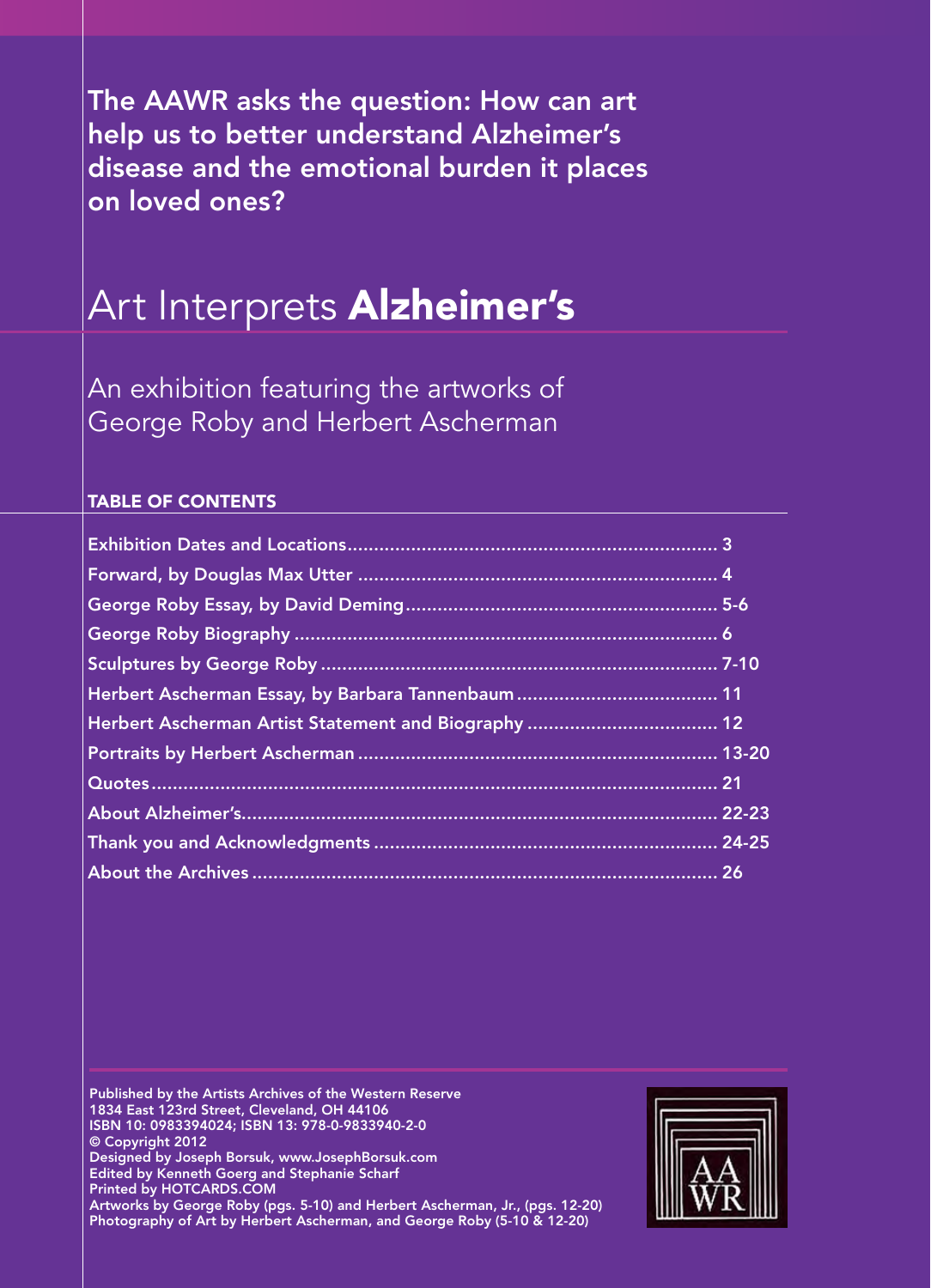# Traveling Exhibition Locations

May 17 – July 8, 2012 McConnell Arts Center, Worthington, Ohio

Sept. 1 – Oct. 31, 2012 University Hospitals, Main Campus, Cleveland, Ohio

Nov. 8 – Jan. 31, 2013 Progressive Art Collection, Mayfield Village, Ohio

*Case Western Reserve University School of Medicine neuroscience researcher Dr. Gary E. Landreth will present facts about Alzheimer's disease, and doctoral candidate Paige Cramer will speak about her promising Alzheimer's disease research that is expected to go into a proof-of-principle clinical trial early this year.*

# Dr. Gary E. Landreth,

Professor of Neurosciences at the Case School of Medicine will be presenting what is known about Alzheimer's disease from a research perspective. Dr. Landreth has received a B.A. in Chemistry/Biochemistry from the University of Kansas and a Ph.D. in Neurosciences from the University of Michigan. His principal scientific interests are investigation of the biology of Alzheimer's disease and the development of new therapeutics for AD. Over the past 20 years he has investigated the microgliamediated inflammatory response in the AD brain. These studies represent an important intellectual focus in the lab. The recent recognition that the activation status of microglia is governed by nuclear receptors allows new therapeutic approaches that regulate

microglial biology. Dr. Landreth's work is committed to translating the studies of the basic biology of these processes into new therapeutic approaches to the disease.

### Paige Cramer,

Doctoral candidate, will briefly present her promising bexarotene research that is set to go into a proof-ofprinciple trial early this year. Dr. Cramer graduated from Tufts University in 2006 with BS degrees in Biology and Biomedical Engineering and a minor in Classical Studies. In 2007 she began working in the Lab with Dr. Landreth. Cramer's Alzheimer's disease research was recently accepted by Science, the premier neuroscience journal, and will be published in early 2012. She will be presenting her research at meetings world-wide from the International Conference on Alzheimer's Disease in Vienna, Austria to the Society for Neuroscience in San Diego, CA to the Keystone ApoE meeting in Keystone, CO.

# March 30, 2012 – April 28, 2012

Opening Reception

Saturday March 30, 2012 from 5:00-8:00 pm in the AAWR gallery

# Closing Reception "Ask the Researchers"

Friday, April 27, 2012 from 5:00-7:00 pm in the AAWR gallery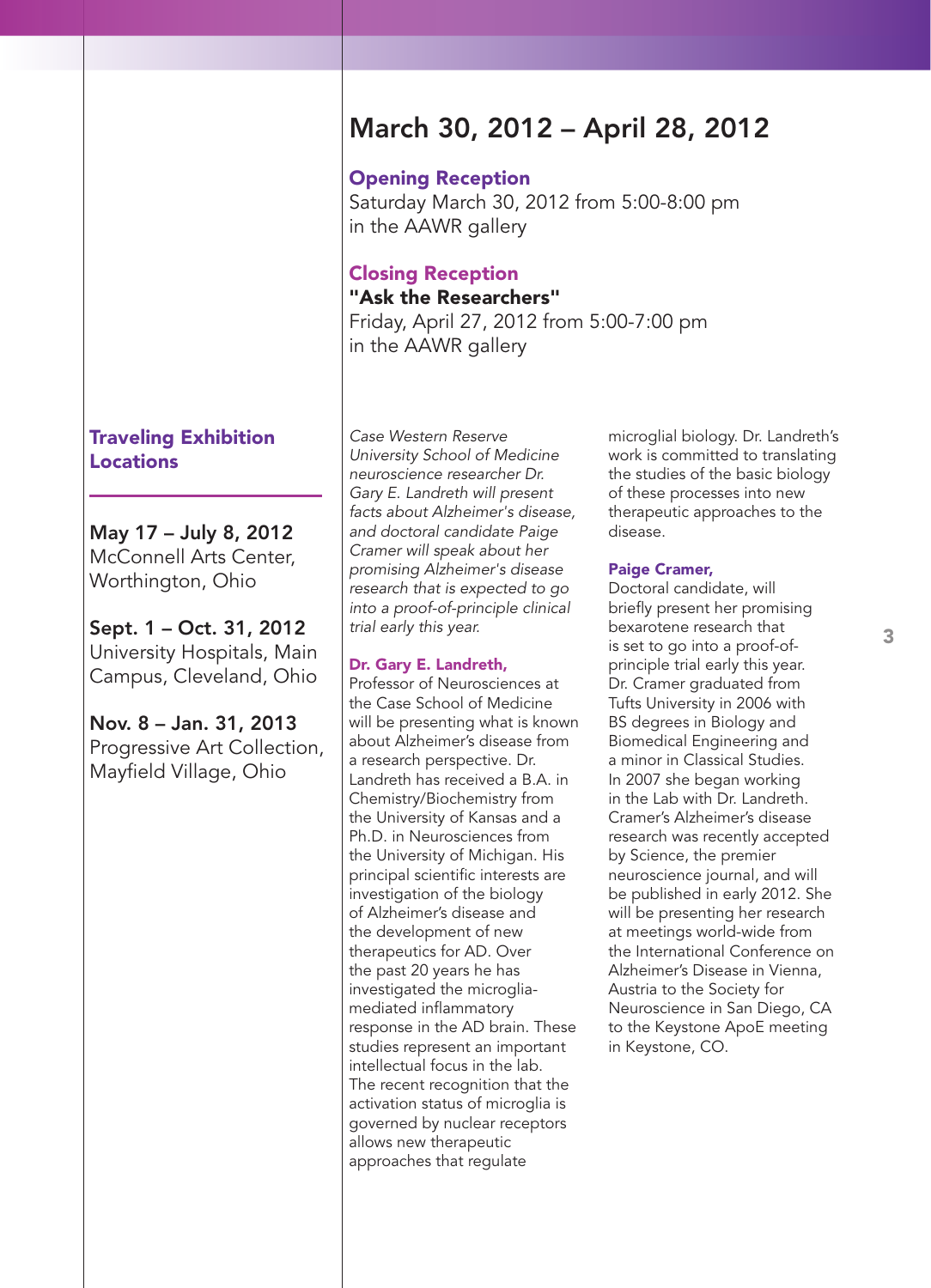# Facing Alzheimer's Disease

# Douglas Max Utter *Cleveland Artist and Freelance Writer*

**Because art deals with** the way things fit together, it also describes how they fall apart. Artistic process is partly a matter of expression, but just as importantly develops systems whereby artists rebuild and reorder their experience of the world, sharpening and reinforcing memory. The focused attention of a camera lens or a brush or any of the gestures used to produce a work of art reconstruct connections, hooking together elements of the present tense. Often a work of art has few answers about the nature of things, but asks questions about the coherence of the world and the truthfulness of daily perception that help us to examine our own predicaments.

Contemporary art in particular often takes note of life's ambiguities, meditating on the nature of recognition and the decay of narrative structures. It would be hard to find a subject more suitable for this ongoing aesthetic project than Alzheimer's disease (AD), a progressive brain disorder that impacts every phase of cognition and currently affects more than five million Americans. In 2006 alone, more than 72,000 died from the ravages of AD, which now is the nation's sixth leading cause of death. Some fifteen million unpaid caregivers, usually family members, do what they can for these victims of a condition which so far has no cure, nor any real preventive regimen.

Although the etiology of AD is still imperfectly understood, researchers have established that much of the disease's impairment of brain function is caused by an accretion of protein fragments known as beta-amyloid plaques in the spaces between nerve cells. Adding to the confusion generated by that blockage is the incidence of "misfolding" among tau proteins, which normally stabilize microtubules (structural components of the cell) but in AD become relatively insoluble and fail to take on their functional shape. The ensuing intracellular mess causes further neural roadblocks, referred to as "tangles."

The progression of AD has been mapped out by researchers as a journey in seven stages, but for its victims and those who love them the stops and the sights differ in every case. Ceramicist George Roby has accompanied his wife Sue through her own experiences with the disease since the onset of symptoms several years ago. Roby himself is one of Ohio's most distinguished artists making raku and high fire ceramic sculpture. In his work significance emerges from contrasting experiences of touch and the way that textures speak to the eye. Rough and smooth, hot and cold, wet or dry – Roby's sculptures

propose relations between these things, deployed in three-dimensional space. Sometimes these seem like simple, ancient machines of a kind, locks on the compartments of the soul, or keys that fit them. Or they take on a kind of personality, suggesting both personal and sacred presence.

For his sculptures about Alzheimer's Roby uses cues from the biochemistry of the disease, mixed with a more metaphorical, whimsical account of the way that Sue and he relate to each other, alone together in the land of AD. In "The First Signs" a long, slender cuboid strip rises from a half-sphere, which serves as a pedestal and at the same time is like a flagpole on a hill or an emblem of self, perched on a self-contained world.

At intervals the smooth surface of the clay cube is interrupted by brief anomalous passages; at the top a short tube-like piece protrudes – here is the ominous onset of an enigma. "What is said and what is heard" presents an image of miscommunication: Situated on a black, shelf-like slab, a white ball or orb has been placed next to a black cube, marked with mysterious, calligraphic signs. Or describing a phase of emotional rather than cognitive dysfunction, Roby's "The Numbness" is an overall polished gray and consists of four slightly mismatched tubular sections, like the broken lengths of a fossil worm, writhing gradually upward, again stabilized and nurtured by a hillock-like base that might evoke the ground of a human life.

Alongside these deeply affecting symbolic accounts of AD, internationally known photographer Herbert Ascherman has contributed fifteen portrait photographs of people with AD, literally putting faces on the disease. Most of Ascherman's subjects could easily be mistaken for reasonably content, intelligent, quite normal older persons; the disease is not as transparent as we imagine. Yet, whether it is because these smiling people with their direct gaze have been identified as victims of AD, or because the photographer has captured hints and traces of a mostly hidden abnormality, a deepening impression that something is wrong haunts Ascherman's images.

His subjects' hands, in some cases clasped in front of them on a table, are perhaps too stiff, their posture too rote, their gaze, after all, not so direct, but focused on some quite different reality. And despite this, in the end they tell again that particular truth which portraits always convey: these are in so many ways our own faces, ourselves, and all those we have known and loved.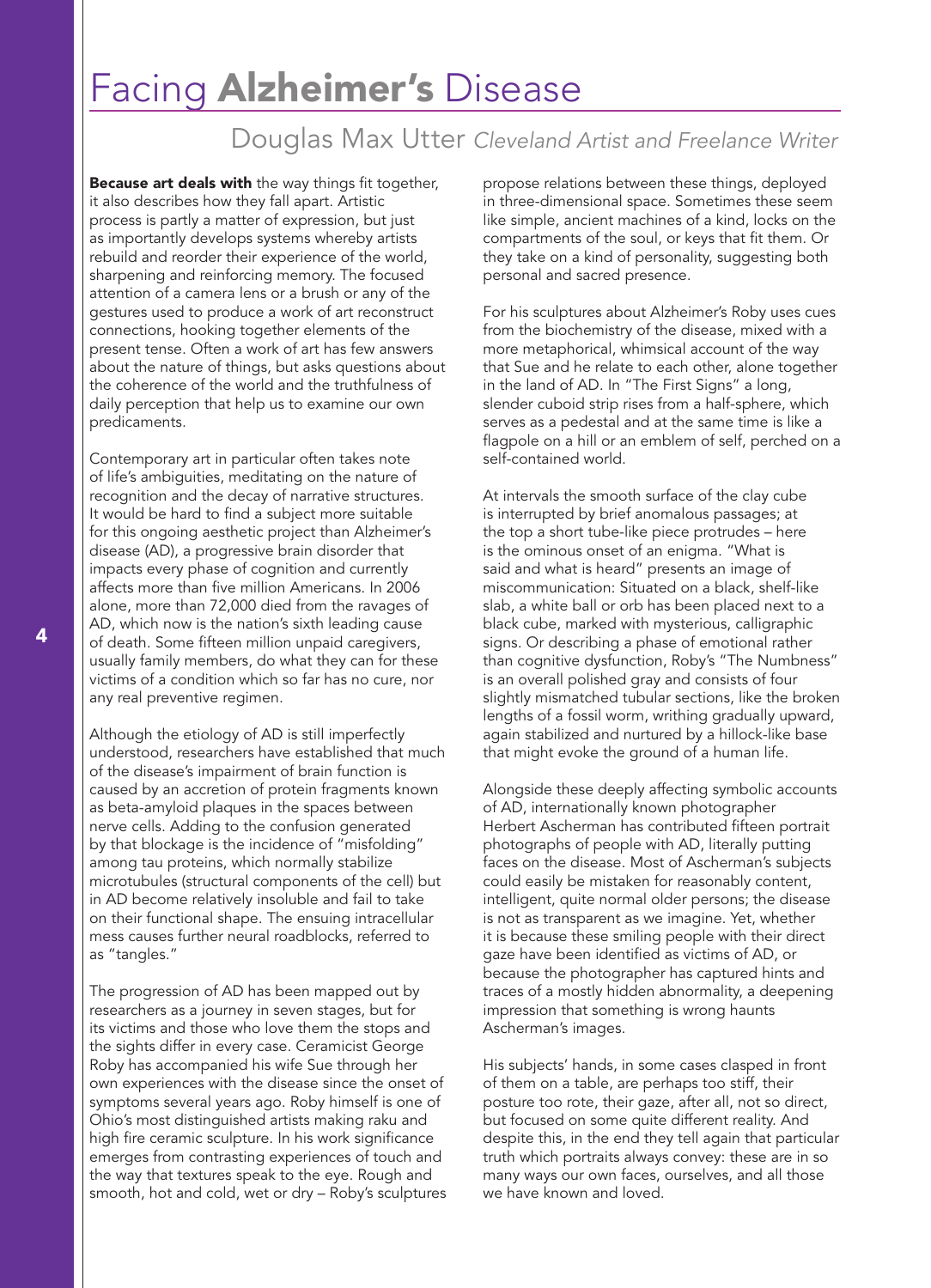

# George Roby's **Sculptures** David Deming's **Summary**

*Noted Sculptor, Educator, and Former President of the Cleveland Institute of Art*

Among the truly gifted serious artists with whom I have been fortunate enough to become acquainted, primarily through their productions, there usually seems to be a defined set of critical factors that combine and set the tone for a specific series or body of works.

One of these gifted artists, whom I have come to admire through his sculpture and pottery, is George Roby. Through the years, George has consistently mastered the expressive use of ceramics both through traditional contemporary pottery, and within his sculptural pieces that go beyond tradition. It is the expression of human relationships and interaction through abstraction that gives this exhibition's sculptures a very special significance. George has created the works in this exhibition around the daily struggle towards understanding what it means to have a loved one slowly become entrapped by Alzheimer's disease.

The first piece in this series he has devoted to this life challenge is entitled "The First Signs". It defines the first moment that one realizes something serious is happening. In George's own words, "Something is interrupting the normal, more orderly flow of one's life. Order is beginning to give way to disorder, one piece at a time. The planned life will become the unplanned life. The life of building will become the life disintegration."

In "First Signs," there is an unusual sense of vertical stacking of simple column-like forms, interrupted by odd segments and an awkward stubbed branch-like appendage near the top suggesting something unsure. The overall structure at first glance seems like a bathroom plunger standing in the corner waiting to be useful. But then the stoic figure appears atop a hemisphere as if frozen in time. What should we make of this?

In "Numbness," Roby expresses how he was stunned when informed about the onset of Alzheimer's within his wife Sue. He recalls walking into his studio and seeing a rolled tubular gray clay form that overwhelmed him with a numbing effect.

Personally, I find it interesting that the majority of artists with whom I am familiar embrace abstraction as a form through which to express themselves. These artists intentionally take on challenges of communicating through a made-up visual language. Artists that work in abstraction continually face the uncertainty of communicating metaphorically rather than directly. While directly dealing with the trauma of this new dimension in their lives together, George and Sue have labeled themselves "The Handler" (George's idea) and Sue, "The Happy Nuisance" (Sue's idea). These labels are used on occasion, especially when Sue reminds George of who is who.

*continued »*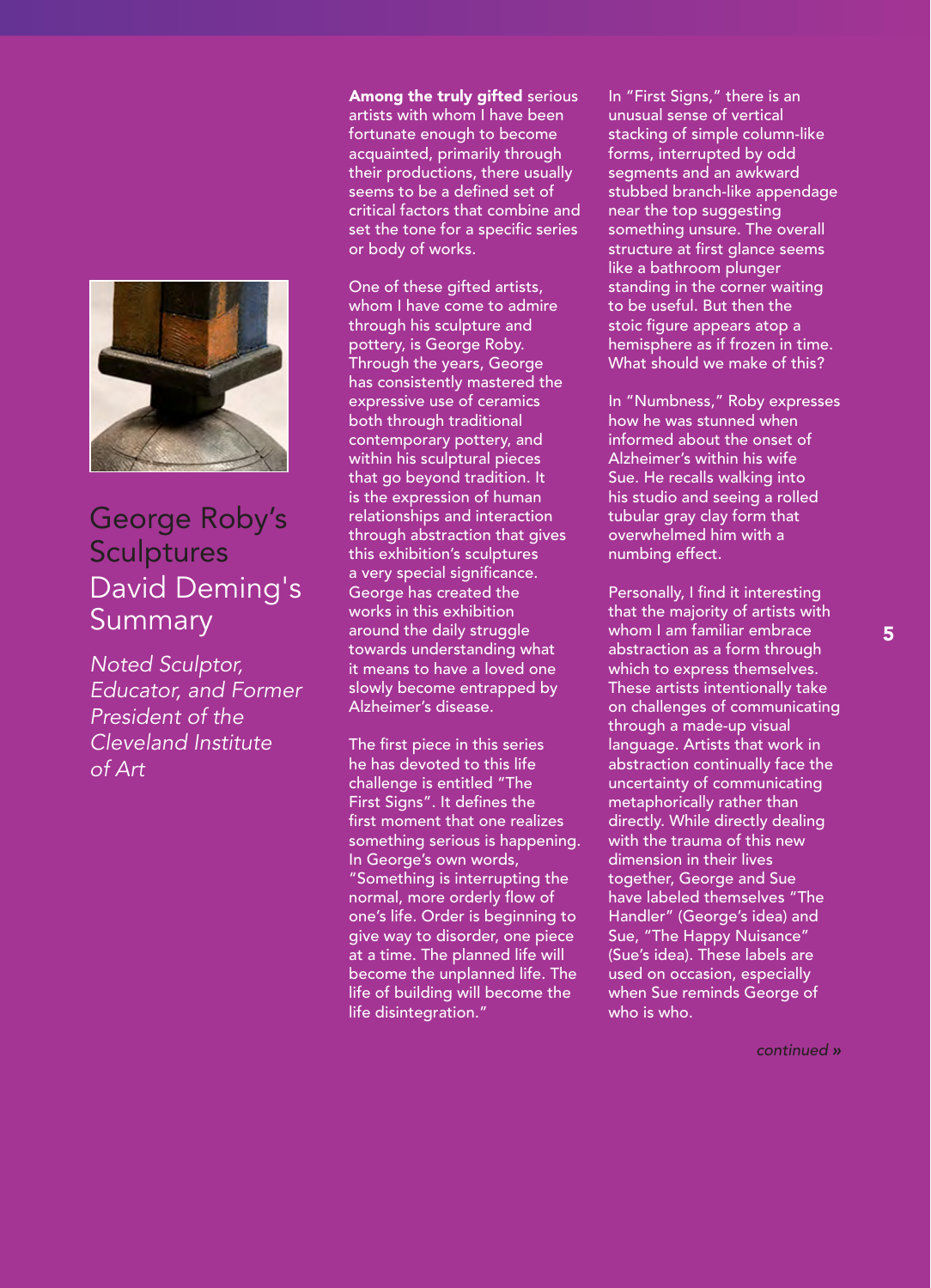# » George Roby

In "Sue and Me," there are two figures carefully perched on a large mound as if protecting each other and their territory from a possible mishap. These figures stand together, close and supportive. The taller figure is more stable at its bottom and shielding at the top. The other figure is precariously set but still close. The warm tones of the cross hatched-clay mound present a temporary stability to the hovering figures.

In "What is Said and What is Heard," there is the obvious contrast of a large, boxlike object with somewhat calligraphic gestures on the surface juxtaposed with a smaller spherical form. This suggests how different each form is and what it might express in relation to the other. A communication between these forms might suggest a difference in understanding of what is said and what is heard by both. Not just the "Men are from Mars"... and you know the rest.

In "The Tau," Roby has expressed a more chaotic cluster of shapes and motions with contrasting colors, suggesting the momentous changes that happen when a healthy brain cell, once formed straight and of a certain order, slowly starts to lose its alignment and become undone. The interlocking and opposing horseshoe or magnet-like shapes push and pull in all directions, and the contrast of red and white are almost electric in their presence. The turmoil of this piece is dynamic.

Rather than my commenting on every one of these poetic works of art, I have focused on a few to bring a heightened awareness between the artist's intents and the power of these forms.

As a father of a profoundly developmentally disabled son, I have over his 43 years sought out many forms of communication with him and continue to sense his needs as he struggles to nonverbally interact with others. Unlike with Alzheimer's disease, my Matthew has maintained his somewhat limited abilities, and in very small ways has continued to grow and enjoy the life he has. Alzheimer's causes a regression, reversing the learning and growth that most of us experience every day of our lives. Facing this together as George and Sue take on one day at a time is their personal challenge. All of their friends and family are affected by this journey. Sharing their struggle through this wonderfully personal collection of sculptural bookmarks in time allows all of us to delve deeply into the art of communication through this moving and heartfelt personal visual dialogue.

Everyday of our lives is a gift. Sometimes we would like to return a gift because it was not what we were hoping to receive. I am confident that most people can relate to that urge now and then, but just as we have learned from our everyday experiences, those who accept and truly appreciate the fact that they have been given a gift, the overwhelming response is to then give back, not take back or exchange. This exhibition is a gift to all of us.

# **Biography**



*George Roby, Archived Artist, is a respected Ohio potter, sculptor, and teacher. His work includes large, expressive slab and coil built sculptures that are suitable for indoor or outdoor exhibit.* 

*George also produces functional stoneware using both hand-built and wheelthrown techniques. George uses special oxides and glazing techniques that augment the characteristics of electric firing, resulting in striking surfaces and colors that coincide with his well conceived forms.* 

*George Roby has become well known through juried exhibitions such as the Cleveland May Show, Butler Sculpture and Ceramics exhibit, Ohio Designer Craftsmen and many other regional and national exhibits.*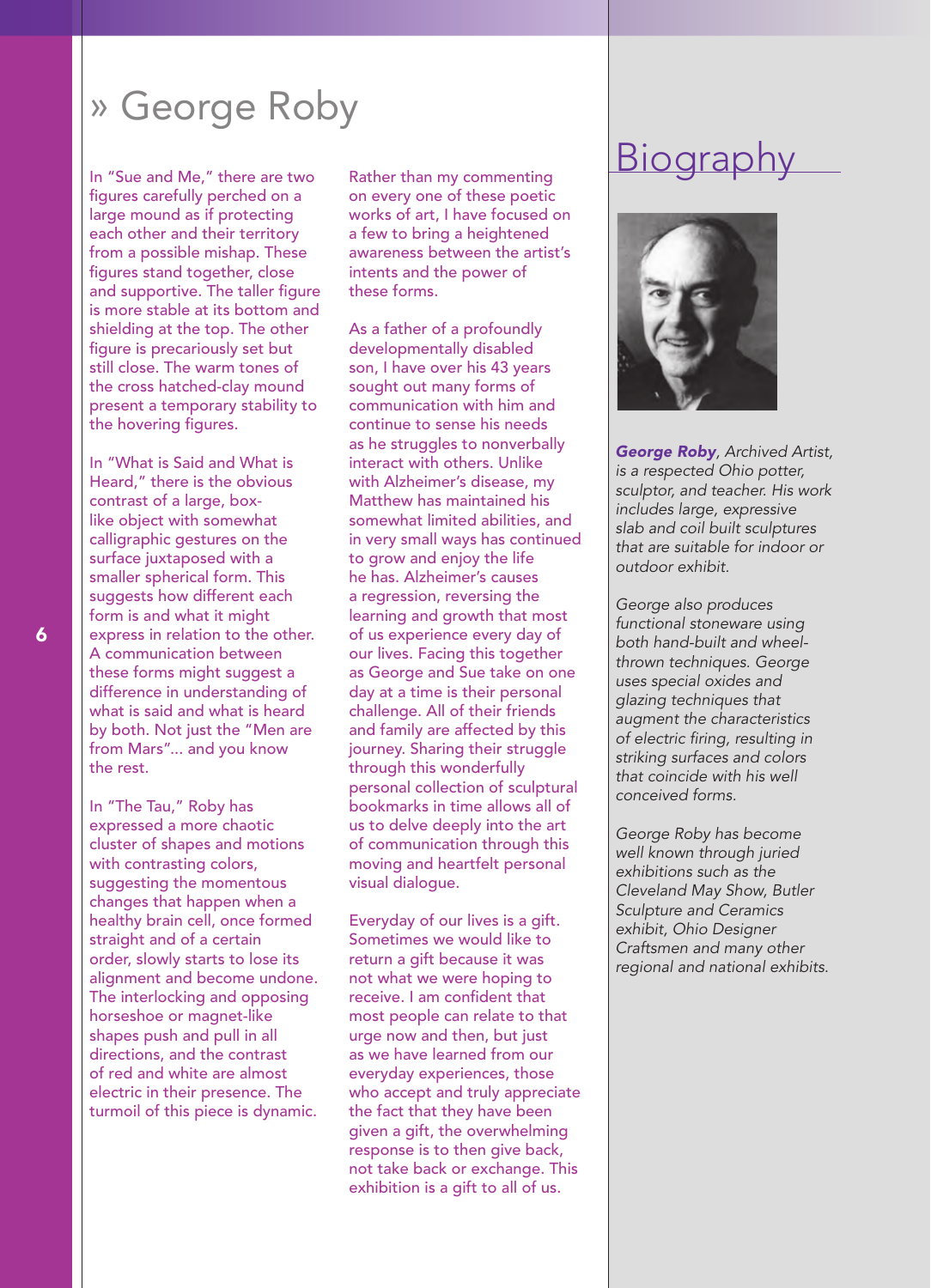# George Roby Sculpture

### All statements are by the artist





# *The Comfort of Acceptance, the Pain of Denial*

*or - The Power of Acceptance, the Impotence of Denial or - The Courage of Acceptance, the Fear of Denial or - The Light of Acceptance, the Darkness of Denial*

# Clay, Acrylic Paint, 18" x 12" x 12" 2011

*This piece was initiated after seeing the pain, the hard feelings*  and the inability to move forward when there is denial by either *the person or family. Friends and family struggle to respond or help or even communicate. Acceptance and openness allow for communication, planning and a degree of normalcy. Acceptance enables all to "deal with it". Acceptance is the warm, open bowl form surmounting the darker, enclosed form.*

# *The Numbness*

Clay, Acrylic Paint, 47" x 13" x 13" 2010 *Sometimes the caregiver looks at the one with Alzheimer's, sometimes one has just been told he has Alzheimer's. Each can experience that feeling of numbness, emptiness, nada. There is little sensation of form or color, the emotion is flat. The idea for this piece came when I walked through the studio and saw this long piece of clay lying on the bench and I felt numb.*

# *How's It Going?*

Clay, Acrylic Paint, 28" x 13" x 13" 2011 *In the areas of research and support programs, so often an idea or hypothesis looks promising in the beginning only to prove ineffective, problematic, going nowhere. It simply falls apart. But, sometimes, from the disappointing heap arises one lone, new idea.*

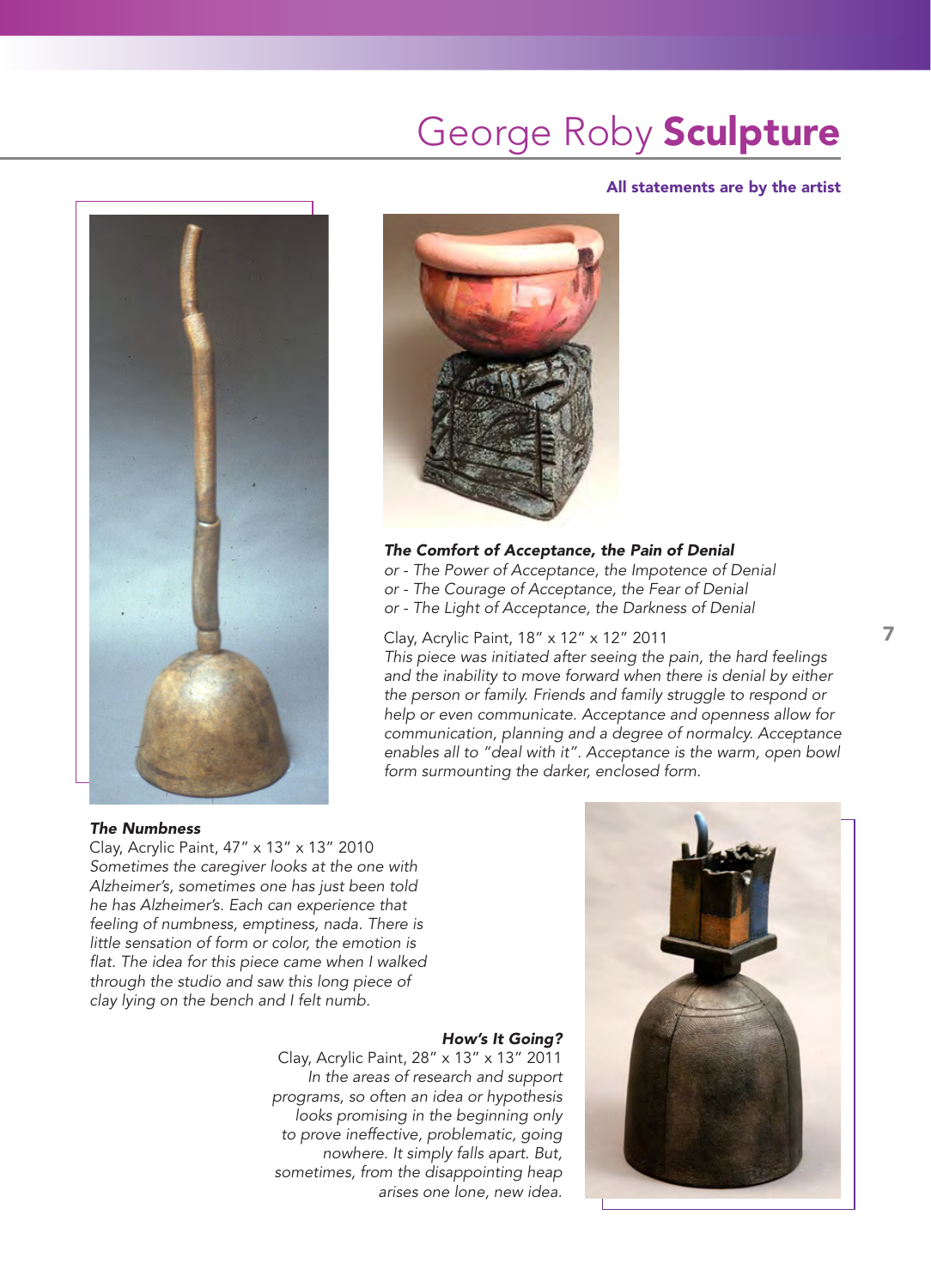

### *The Amyloid Tango*

Clay, Acrylic Paint, 40" x 18" x 18" 2010 *Is it the amyloid tangle or the amyloid tango? In the brain cells, these tiny protein particles seem to be performing a kind of dance, sometimes in clumps, sometimes in tangles, sometimes moving, sometimes still. Are they lively, maybe deadly?*

# *No Two Stories Are the Same, or Are They?*

Clay, Acrylic Paint, 66" x 18" x 18" 2011 *In detail no two stories of the Alzheimer's experience look alike. In general, the various stories, experiences and feelings often follow the same path. There is the same steady march, with varying detours, to the end. The feelings at the end are so often of emptiness and impotence and loss.*





*Shifting Shades of Gray*

Clay, Acrylic Paint, 53" x 17" x 17" 2011 *In research there are often nuanced, hard to discern changes that demand close attention. In the experience of living with Alzheimer's disease, there are continuous shifts of very subtle behaviors, thoughts and feelings that give the sensation of "Did I just see what I thought I saw?" "Will it happen again?" "Maybe I imagined it." "What caused it?" "Does it mean anything?"*

*The Constant Subtle* 

*Some important aspects of Alzheimer's, the causes as well as the behaviors, seem to be very inconspicuous, very subtle.*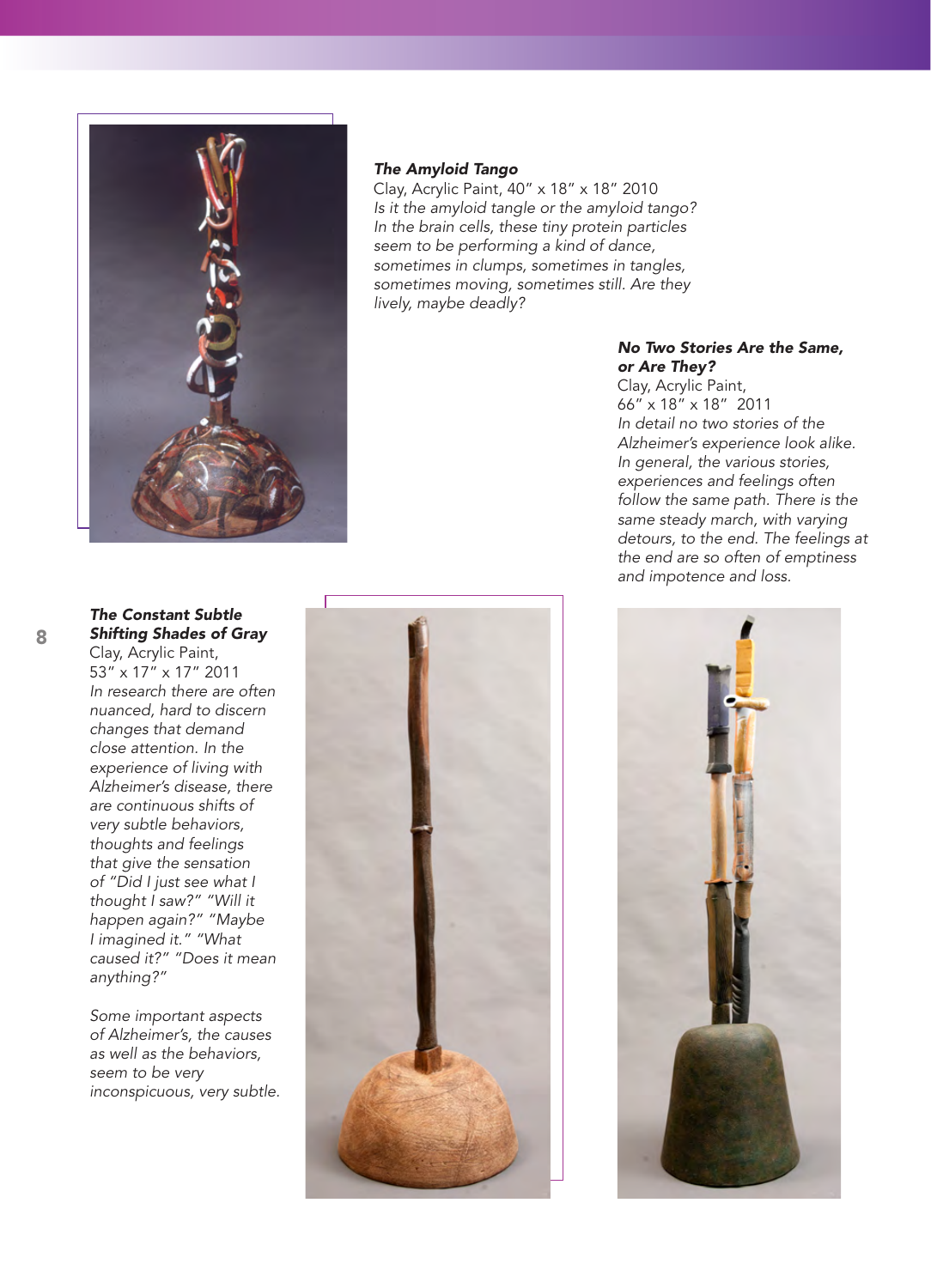

### *We All Forget Sometimes. Yes, But It's Not the Same!*

Clay, Acrylic Paint, 61" x 18" x 12" 2011 *This piece is based on a number of repeated experiences that, like the sculpture itself, are awkward and uncomfortable, sometimes difficult to interpret. Somehow, hearing "we all forget sometimes" seems demeaning, denying the fate and aloneness of Alzheimer's disease. On the other hand it may be one's response when a person doesn't know what else to say. In any case, this piece depicts the idea of something going in one ear and out the other (either something said or a thought). It is not captured and stored by the brain. It is not a pleasant situation.* 



#### *The Tau*

Clay, Acrylic Paint, 28" x 17" x 17" 2010 *The tau is another protein particle found in the brain cells. In the healthy brain cell it is straight and in an orderly arrangement. In the diseased cell it has begun to change shape, lose its alignment and eventually die off. This impairs the function of the brain even further. It is a tiny silent killer.*

### *What Is Said and What Is Heard*

Clay, Acrylic Paint, 8" x 9" x 15" 2011 *Unless we learn to listen openly and truly, what is said, especially by the one with Alzheimer's, will fail to communicate anything. Thoughts will be severely filtered and altered. It also matters how the caregiver speaks to his partner. Is the voice soft and subtle or loud and sharp? How is it said and how is it heard?*

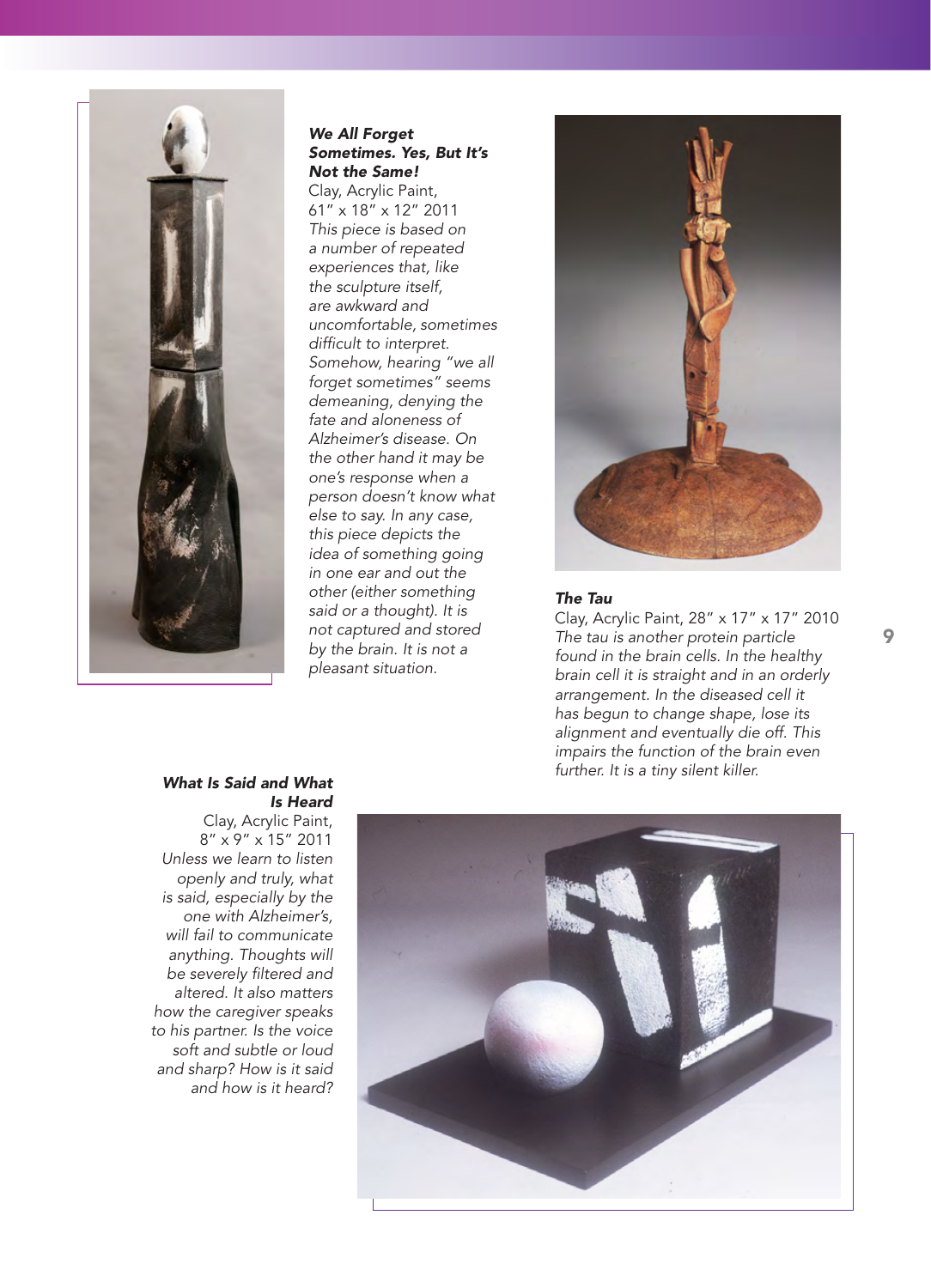

*This Is Your Brain on Alzheimer's* Clay, Acrylic Paint, 7" x 6" x 6" 2011 *I think this is pretty obvious.*

### *Sue and Me or – The Handler and the Happy Nuisance*

Clay, Acrylic Paint, 23" x 13" x 17" 2011 *For the alternate title, we were at a loss as to how to label ourselves, and still are. "The Handler" was my idea and later Sue came up with "The Happy Nuisance". She uses it on occasion when reminding me of who is who. In any case, this piece suggests several things – that we stand together through this journey and that one of us provides protection and love and support for the other. For the one with Alzheimer's there is the loss of brain mass and brain function and for the other there is the need to rise to the demands of the job. The color suggest the warmth and aliveness that is so important to make it all work.*





### *You Gotta Reach Out*

Clay, Acrylic Paint, 47" x 19" x 19" 2011

*This advice has many applications – research, caregiving, seeking knowledge, funding, building community support, the quality of life for the one with Alzheimer's. Sometimes reaching out may have to be done over and over and in very different forms. Some beginnings are tentative and uncertain but reaching out and making connections are very effective means of problem solving and Alzheimer's is a big problem. As difficult as it may be, you have to fight off the "I can do it myself" attitude.*

*The First Signs* Clay, Acrylic Paint, 43" x 20" x 20" 2010 *This was the first piece in the series and defines the first moment one realizes something serious is happening. Something is interrupting the normal, more orderly, flow of one's life. Order is beginning to give way to disorder, one piece at a time. The planned life will become the unplanned life. The life of building will become the life of disintegration.*

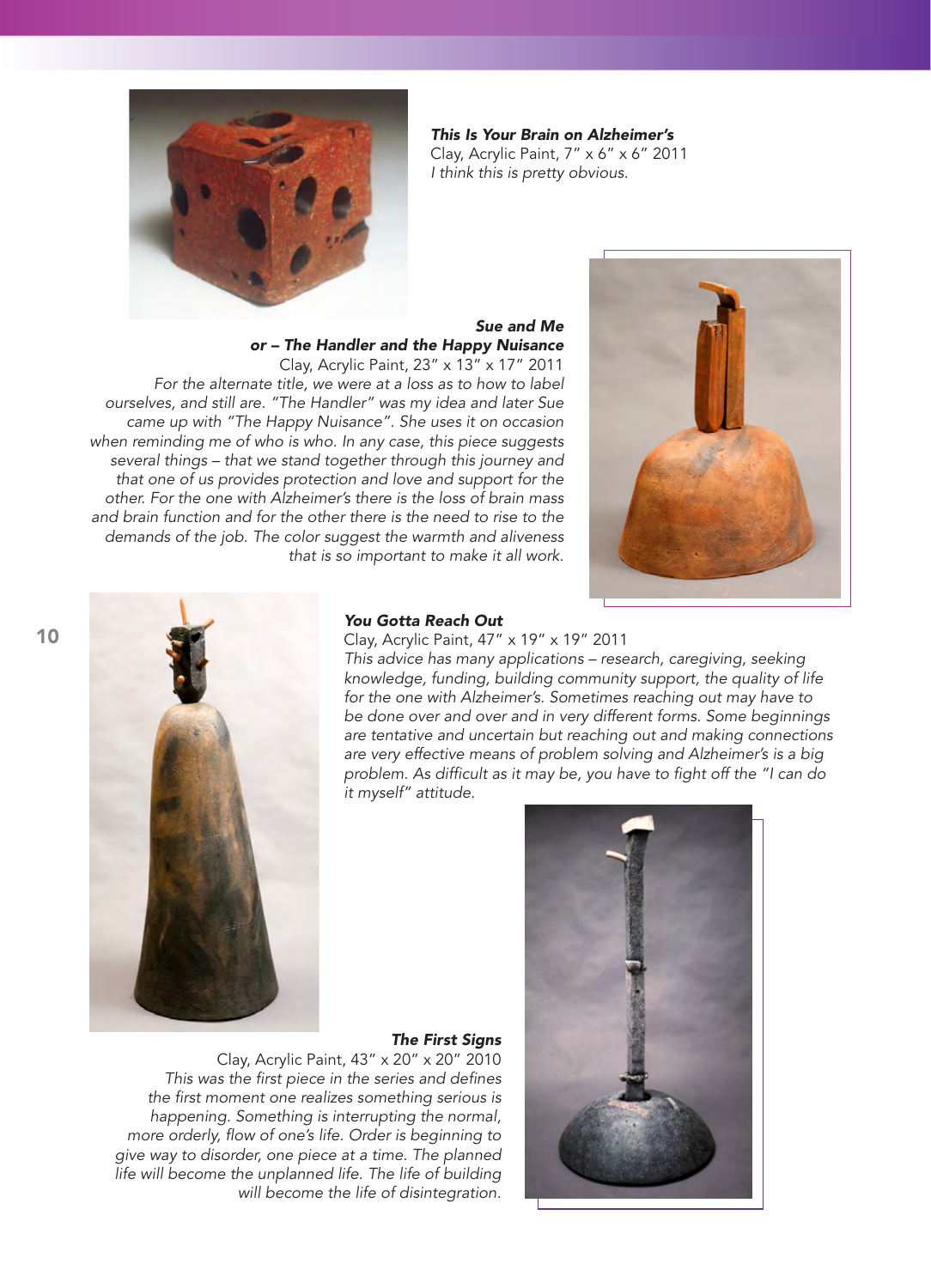# The Very Shadow of the Person Fixed Forever

"Photographers," wrote Henri Cartier-Bresson, "deal in things that are continually vanishing, and when they have vanished there is no contrivance on earth which can make them come back again." Each click of the shutter preserves a single, unique instant in time and separates it from all past and future moments. This aspect of the photographic process parallels the experience of the individual with Alzheimer's, a disease that disrupts the flow of time and leaves behind a tangle of disparate moments. It seems entirely fitting that the AAWR invited the supremely gifted portraitist Herbert Ascherman to interpret the disease's impact through photography.

This task was challenging. Portraits are more than literal recordings of likeness at a certain moment in time. A great portrait reveals the sitter's past and suggests his future. It depicts the individual as he is and alludes to how he wants to be seen. Communication between photographer and subject is essential; portraits are collaborations. Yet people with Alzheimer's may have a fleeting or permanent loss of spatial or temporal awareness of themselves or their surroundings, limiting the amount of exchange between photographer and subject.

Ascherman photographed 15 people at different stages of the disease, ranging from those who show no effects to some who are severely debilitated. He had them come to his studio and used an 8 x 10 inch view camera, a large instrument that slows down the process of picture taking, imposes a certain formality on the process, and produces exquisitely detailed images. Ascherman's decision to shoot in black-andwhite distances the images from the vivid reality of our everyday life.

Each portrait except that of Jan Dyer, who poses with his dog, shows the subject seated at a table and framed so they are seen half-length. This intimate distance makes it seem as if we are sitting opposite them at the table. All the views are frontal, yet only four of the sitters look directly at the lens; the rest avoid the camera's eye. Studio equipment is visible in several of the shots, partly because some of the sitters were unable to remain entirely still as a consequence of symptoms of the disease. But Ascherman's adjustments of angle and looser framing not only follow the sitters' movements but also give us a behind-the-scenes glimpse of the process. He further underlines the directness and unvarnished truthfulness of the images by including the edge of the film holders in the prints, revealing that each image has been printed full frame.

The neutral, controlled studio setting provides no clues about the sitters' personal tastes, social or economic status or biography. We learn about them solely through facial expression, body language, gaze and sense of presence – direct as opposed to secondary evidence. Most of them smile, as we all have been taught to do so for the camera. Disorientation and detachment are discernable in a few faces, but even in those images, Ascherman conveys the individuals' personality and humanity. He also shot each sitter with his or her caregiver, intended as a thank-you gift for the caregivers' assistance in the project. Those double portraits also afford additional insights into each subject's personal life and degree of interaction with the outside world.

As Alzheimer's disease progresses, those afflicted with it are increasingly closed off from our world. The roots of the word "portrait" are Latin words meaning to draw forth. Ascherman's photographs respectfully and subtly draw forth the souls of these 15 people. His prints are a lasting record of a moment in which two human beings – the photographer and the sitter – made contact and communicated. They are, as Elizabeth Barrett Browning described photographic portraits, "the very shadow of the person lying there fixed forever."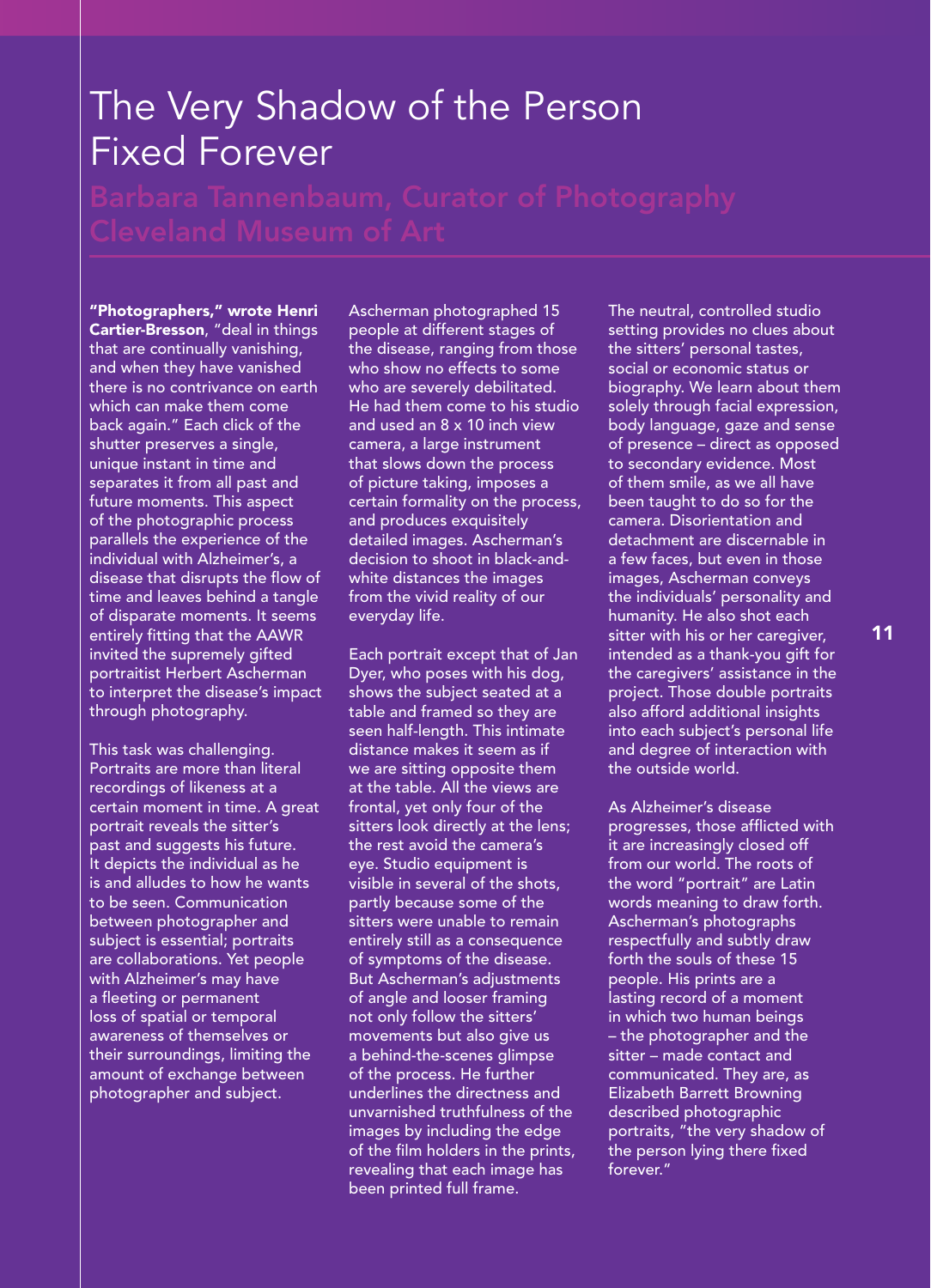I was drawn into the *Art Interprets Alzheimer's* exhibition because the director of the AAWR wanted to add a visual element to the three dimensional work of sculptor George Roby. George's wife Sue has Alzheimer's. As a psychological vehicle to experience and understand her changing behavior, he began a series of sculpture which mirror both of their thoughts and emotions (and do it quite well, I might add). AAWR Director Ken Goerg invited me to contribute a visual interpretation of the disease, centering on my portrait skills and interests.

After a great deal of thought as to the direction of my contribution, I decided that the best way to convey an internal state is through external analysis.

I am a portrait photographer. I take portraits. Portraiture is a means of communication between the subject, myself the photographer and the third person viewer. A portrait is an individual photograph (or in the case of the Stieglitz/O'Keeffe masterpieces) a collective body of work that visualizes simultaneously who the person is, who they think they are, who they want to be (in front of the camera), how the camera, film and lighting affect them, and most importantly, how they respond to the photographer.

The challenge with Alzheimer's patients is that there is an essential breakdown in the above sequence of criteria. They may or may not have a spatial or temporal awareness of themselves or their surroundings, however fleeting. The people I photographed ranged from the mildest introductory cases to the most severely debilitated. As a consequence, the essential

# Biography

*Herbert Ascherman, Board President, began his service on the AAWR's board in 2009. A fourth-generation Clevelander, he is considered by many as one of this nation's foremost living portrait photographers. Herb has been creating fine art and professional portraiture for more than 36 years, specializing in black and white and the resurgent art of platinum photography.* 

*Internationally recognized for his photographs of people in creative, commercial, and social settings, Herb's work has been exhibited and commercially published throughout the U.S., Europe, Japan and India. He has taught for over 30 years, appeared on numerous television and radio programs, and published three books on portraiture.*

Photo: Jeannette Palsa, 2011

element of a portrait, that of communication between photographer and the sitter, ranged from nonchalance to totally impossible. In essence, these pictures reflect the degree of communication the Alzheimer's patient has with the outside world: a possible physical understanding of the here and now, with no elemental frame of reference. Do the portraits belie this fact? Hard to tell. Some do, others, to the casual viewer, may not.

What I found absolutely fascinating was the position of the sitter in front of the camera. I am working with an 8 x 10 Deardorff which, once focused, is loaded and the shutter tripped. Most subjects moved in that second or two of the film being loaded, dark slide removed and exposure taken. I made slight camera adjustments attempting to follow them, which accounts for the background creeping into many of the portraits.

Upon seeing the proofs, I recalled telling each person to 'sit down and put your hands on the table'…Which they

did, literally. Not folding their hands, or delicately placing their hands, but more than half simply placed their hands flat on the table and left them there for the 10 or so minutes I worked. Once I saw the emerging pattern on the proofs, I was stunned by the literalness with which they took my request, and the fact that did, did not seem to be individually processed by the sitter. (I shot about 4 to 6 photos of each person, and a one-shot portrait of each of them with their caregiver as a thank-you gift for their participation. These shots will be mounted next to the framed 16 x 20 enlargement of the sitter.) Most had pleasant expressions at the urging of their caretaker, several stared blankly into the camera, totally unaware of the experience we were sharing. A few responded with a smile.

As a single body of work, these 15 portraits and their accompanying family shots convey a brief look at both the interior and exterior of a horribly debilitating experience.

*– Herb Ascherman*

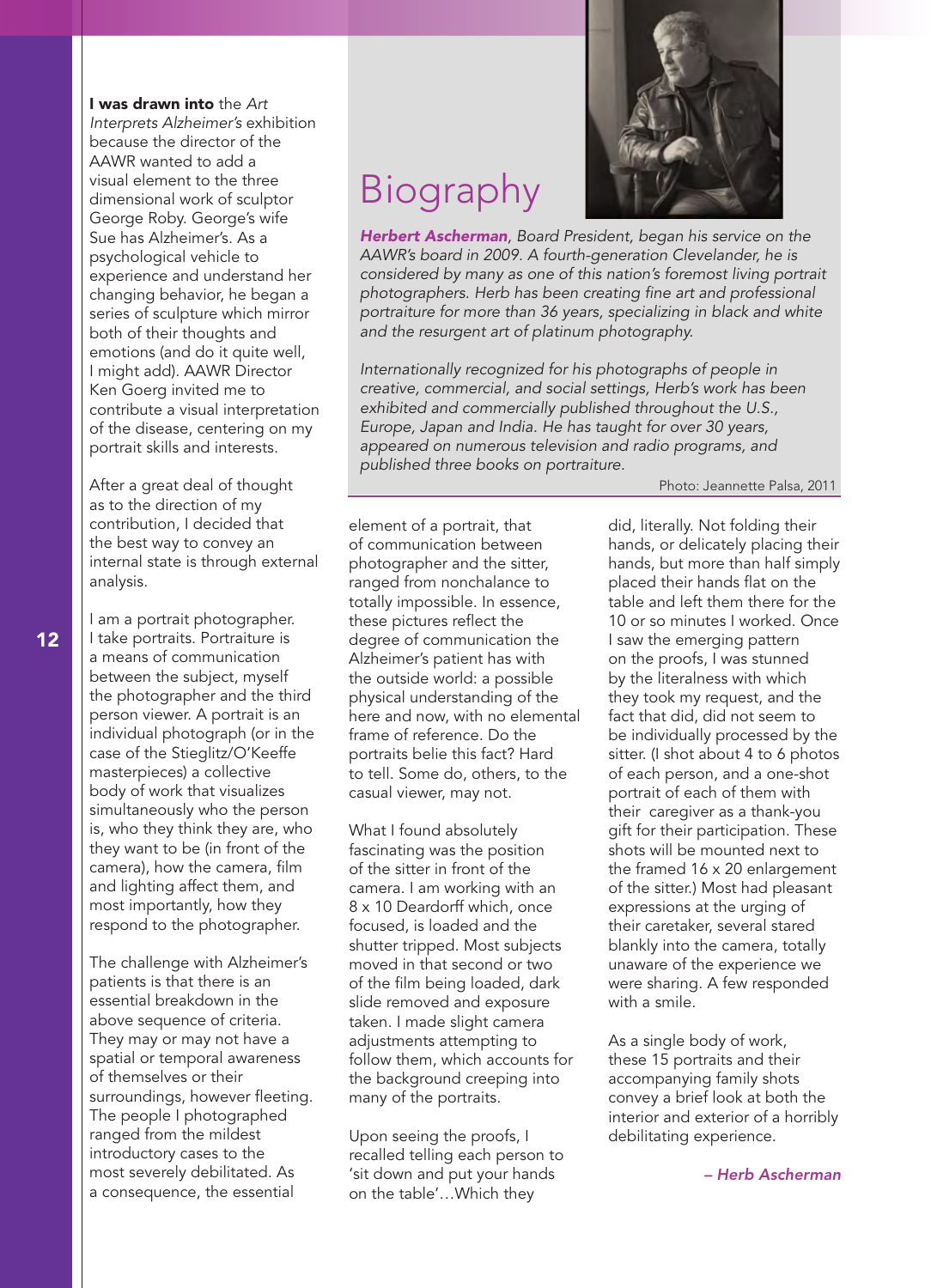# Herbert Ascherman Photography





Dorothy Kusold & Alex Carlino 8" x 10", matted 13.5" x 15.5"

Alex Carlino 16" x 20", matted 18 3/4" x 22 1/2"

Vernon Kramer 16" x 20", matted 18 3/4" x 22 1/2"

Mary Lou & Vernon Kramer 8" x 10", matted 13.5" x 15.5"



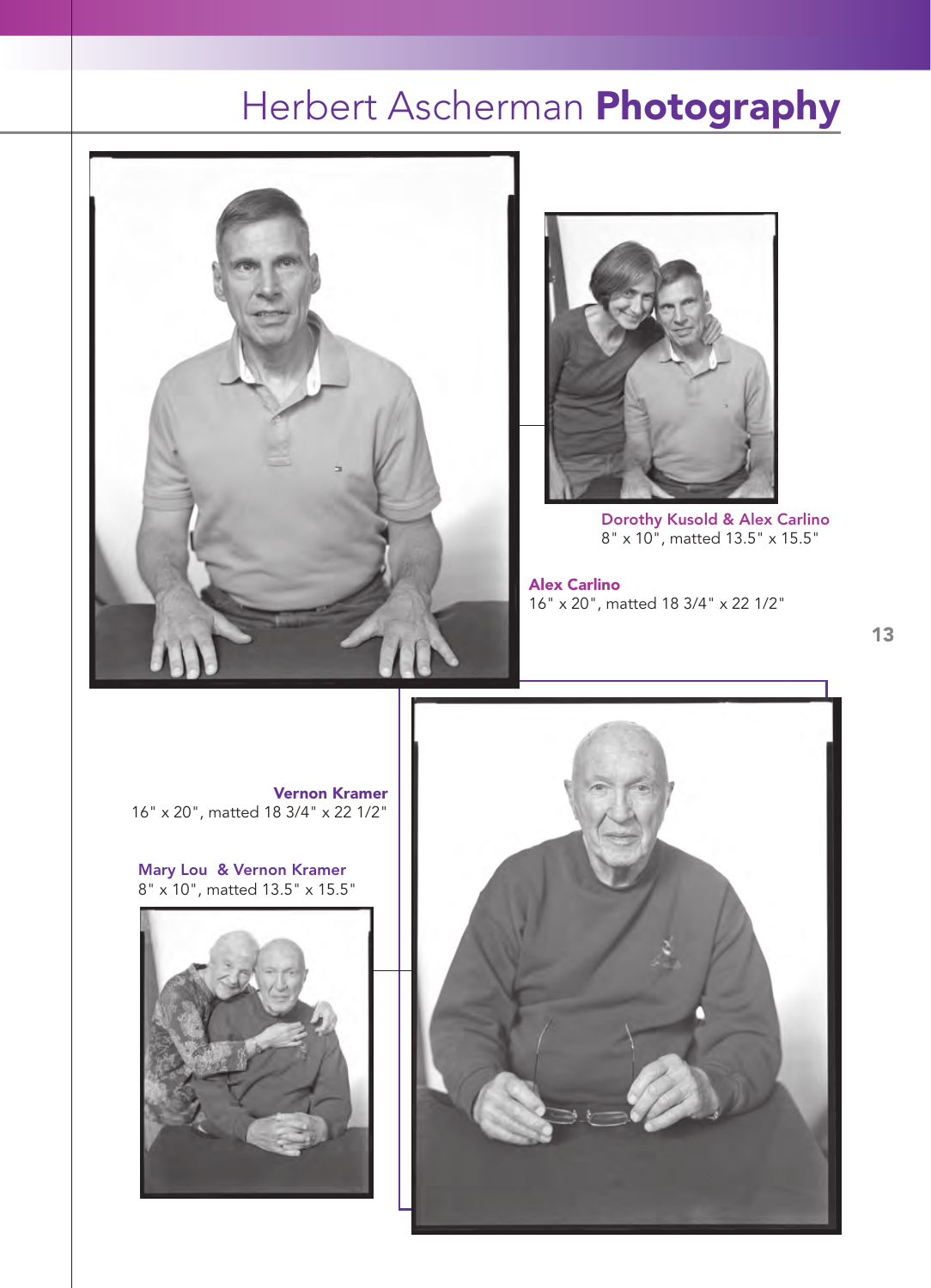

Betty Penosa 16" x 20", matted 18 3/4" x 22 1/2"

#### Chris Krysiak & Betty Penosa 8" x 10", matted 13.5" x 15.5"





David Brown 16" x 20", matted 18 3/4" x 22 1/2"

> David & Mrs. Brown 8" x 10", matted 13.5" x 15.5"

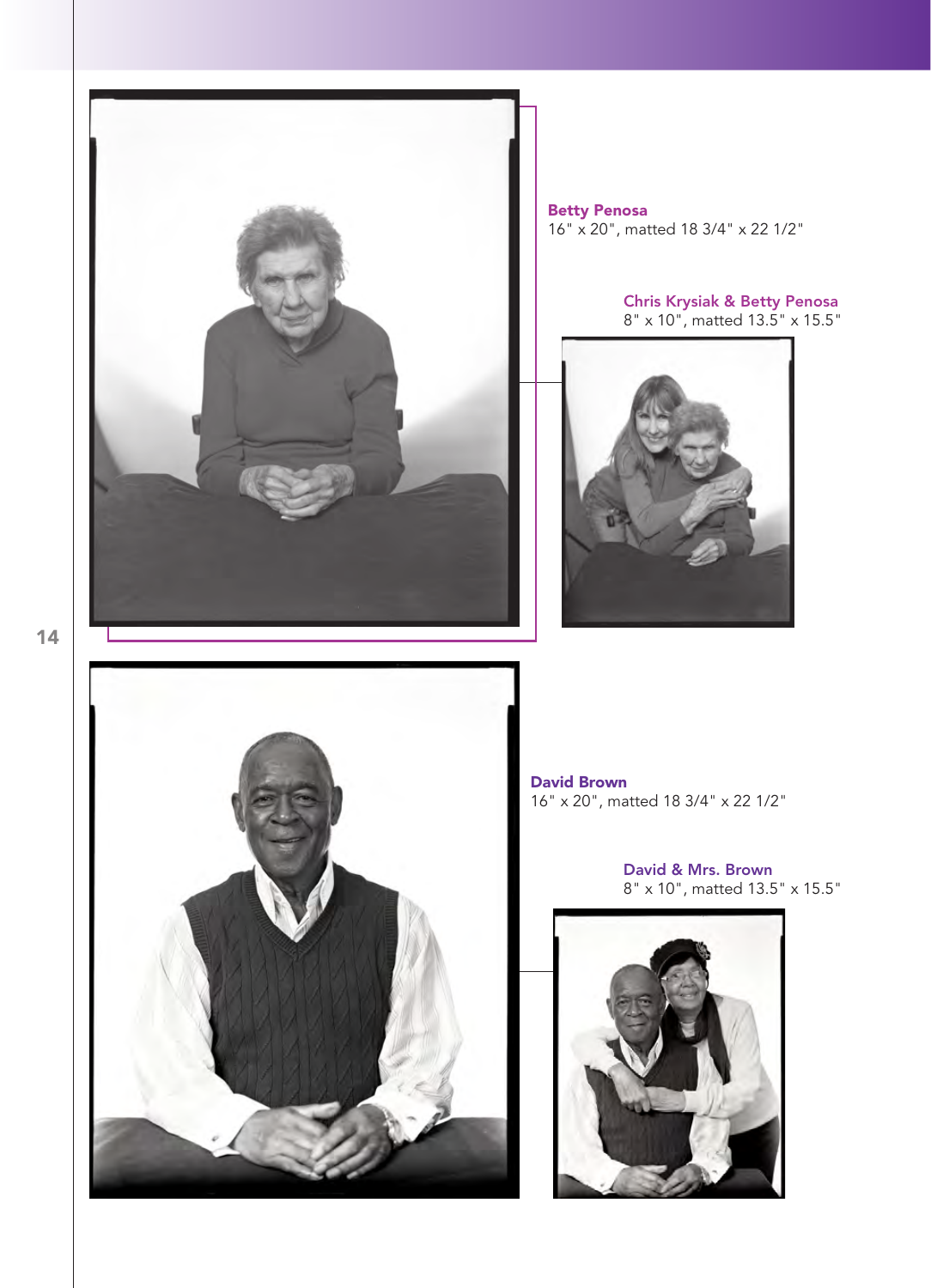

Dan & Joyce Dubsky 8" x 10", matted 13.5" x 15.5"

Joyce Dubsky 16" x 20", matted 18 3/4" x 22 1/2"





Debbie & Jan Dyer 8" x 10", matted 13.5" x 15.5"

Jan Dyer 16" x 20", matted 18 3/4" x 22 1/2"

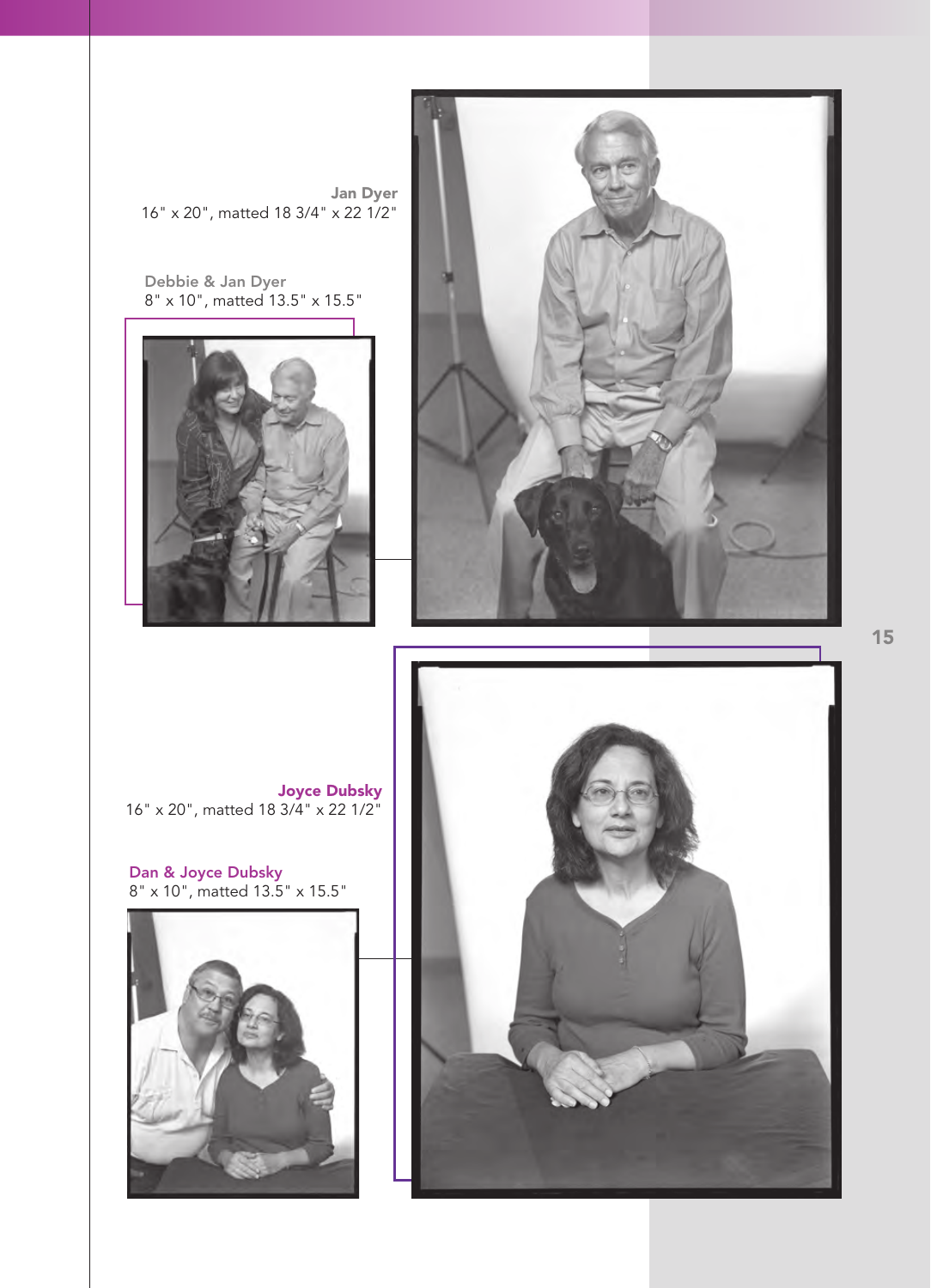



Norman & Kathleen Jeavons 8" x 10", matted 13.5" x 15.5"

Kathleen Jeavons 16" x 20", matted 18 3/4" x 22 1/2"





Jerry & Mary Jones 8" x 10", matted 13.5" x 15.5"

Mary Jones 16" x 20", matted 18 3/4" x 22 1/2"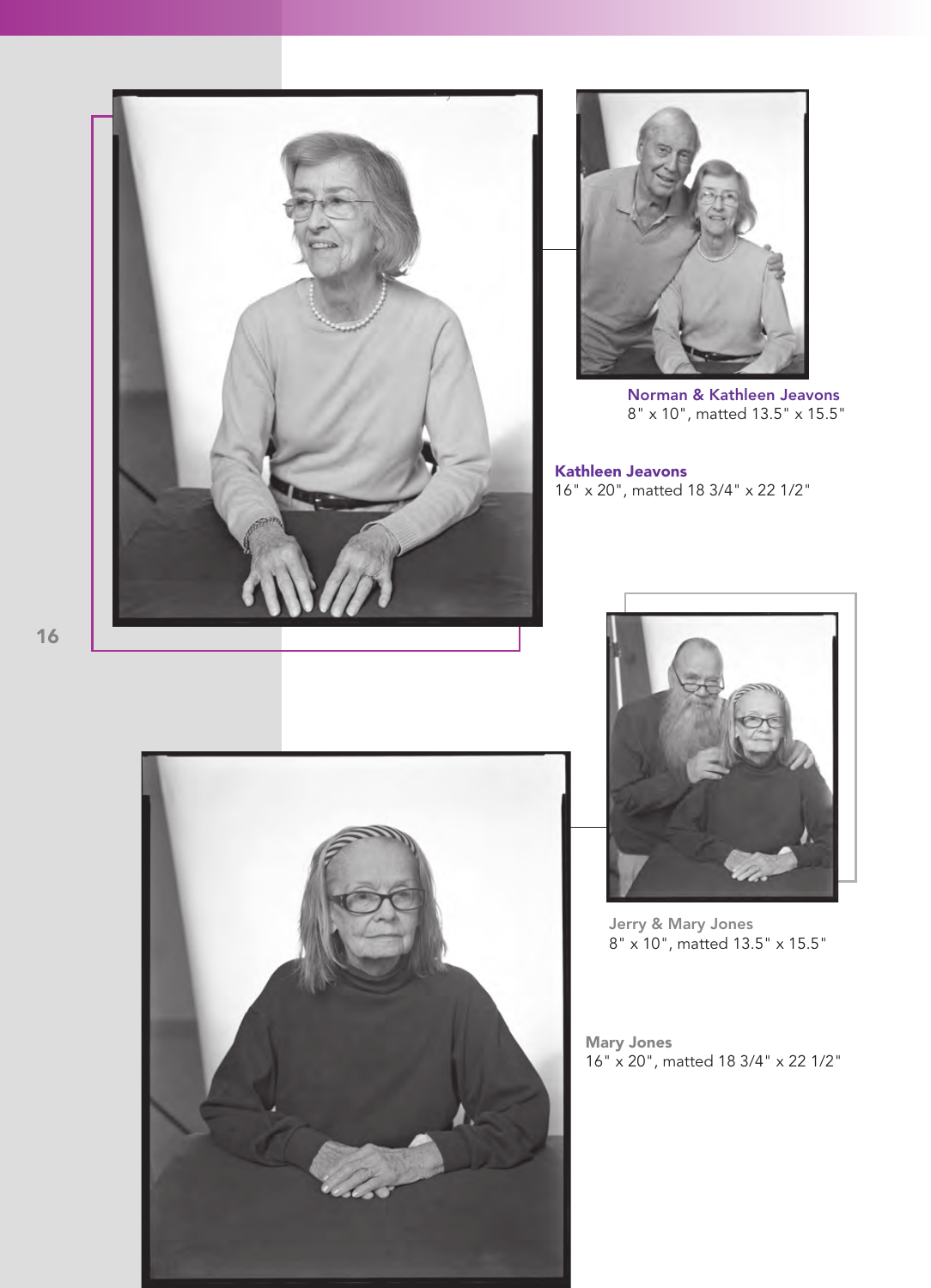

Patti Gerrard 16" x 20", matted 18 3/4" x 22 1/2"

Rick Loscei 16" x 20", matted 18 3/4" x 22 1/2"

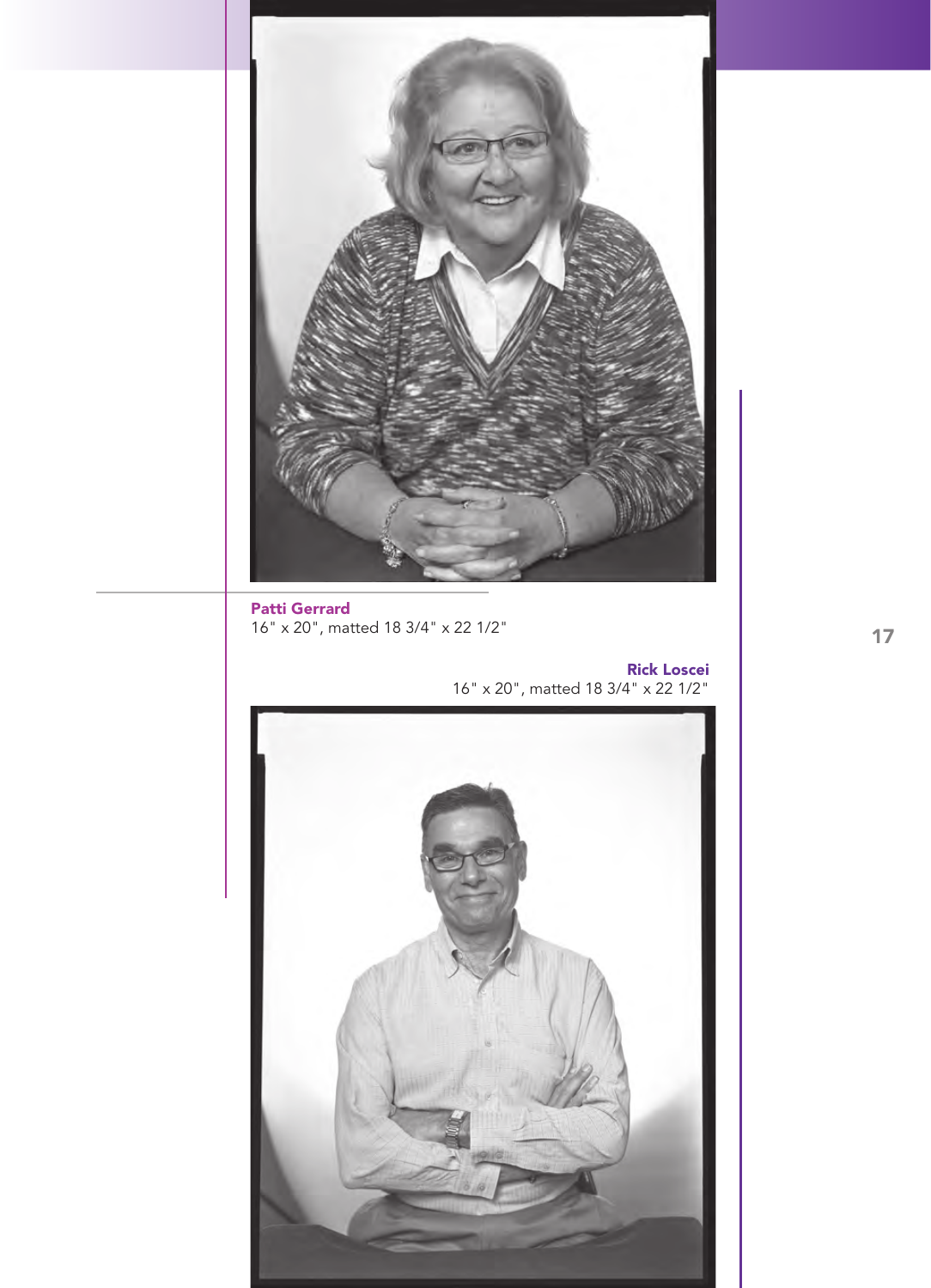

Richard McCafferty 16" x 20", matted 18 3/4" x 22 1/2"

Maura & Richard McCafferty 8" x 10", matted 13.5" x 15.5"







Frances & Seth Taft 8" x 10", matted 13.5" x 15.5"

Seth Taft 16" x 20", matted 18 3/4" x 22 1/2"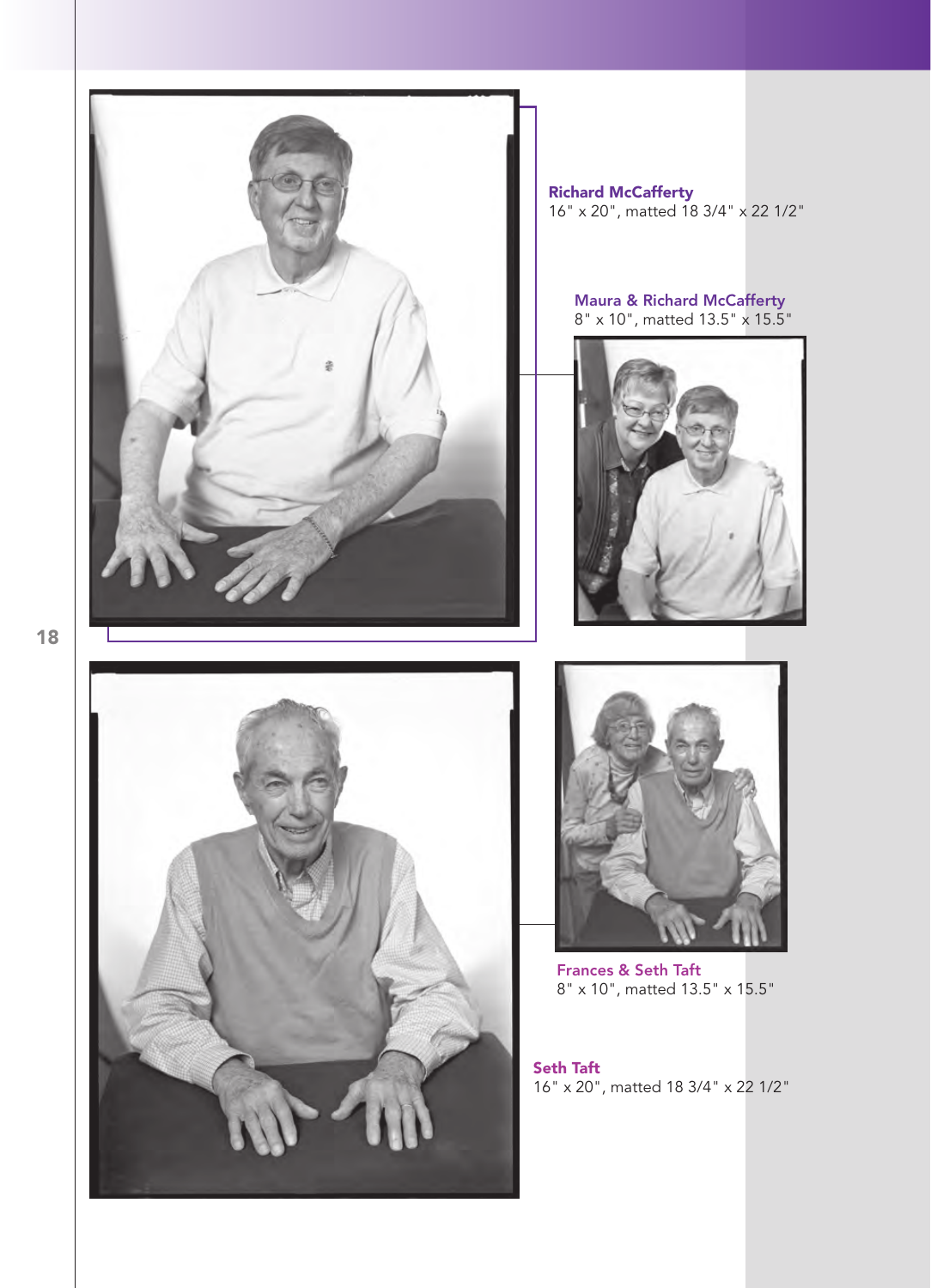

George and Sue Roby 8" x 10", matted 13.5" x 15.5"

Sue Roby 16" x 20", matted 18 3/4" x 22 1/2"







Brigid & Tom O'Malley 8" x 10", matted 13.5" x 15.5"

Tom O'Malley 16" x 20", matted 18 3/4" x 22 1/2"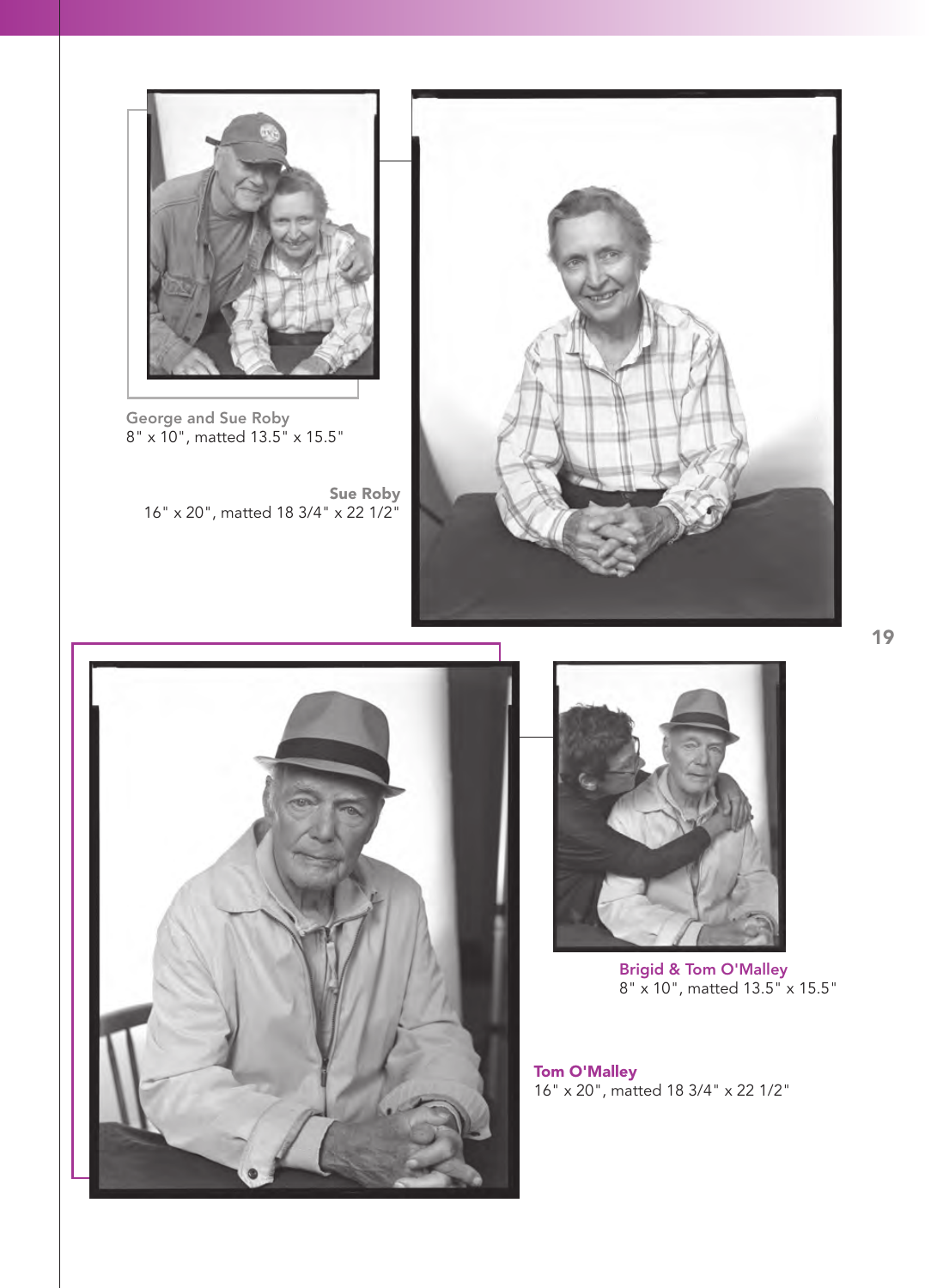



Tanjulla & Anne Tyson 8" x 10", matted 13.5" x 15.5"

Anne Tyson 16" x 20", matted 18 3/4" x 22 1/2"

# Lord Have Mercy by Tanjulla Tyson (Caregiver)

As my mother lay in her bed at night, she can often be heard asking the Lord to have mercy. These words come through crystal clear amongst other words that are no longer comprehensible.

As her daughter, caregiver, and advocate it brings me pleasure to hear her voice again. In those moments, I understand the Lord is the focus and not the disease.

- I want the world to know Alzheimer's disease will devastate families,
- I want the world to know African American families are under-represented,
- I want the world to know younger caregivers are under-represented,
- I want the world to know Alzheimer's disease changed my life's purpose,
- I want the world to know I pray for more research, education, outreach, and a cure,
- I want the world to know Alzheimer's disease couldn't touch my mother's Holy Spirit,
- I want the world to know my mother can't remember or talk clearly anymore,
- But she still remembers to talk to GOD.

20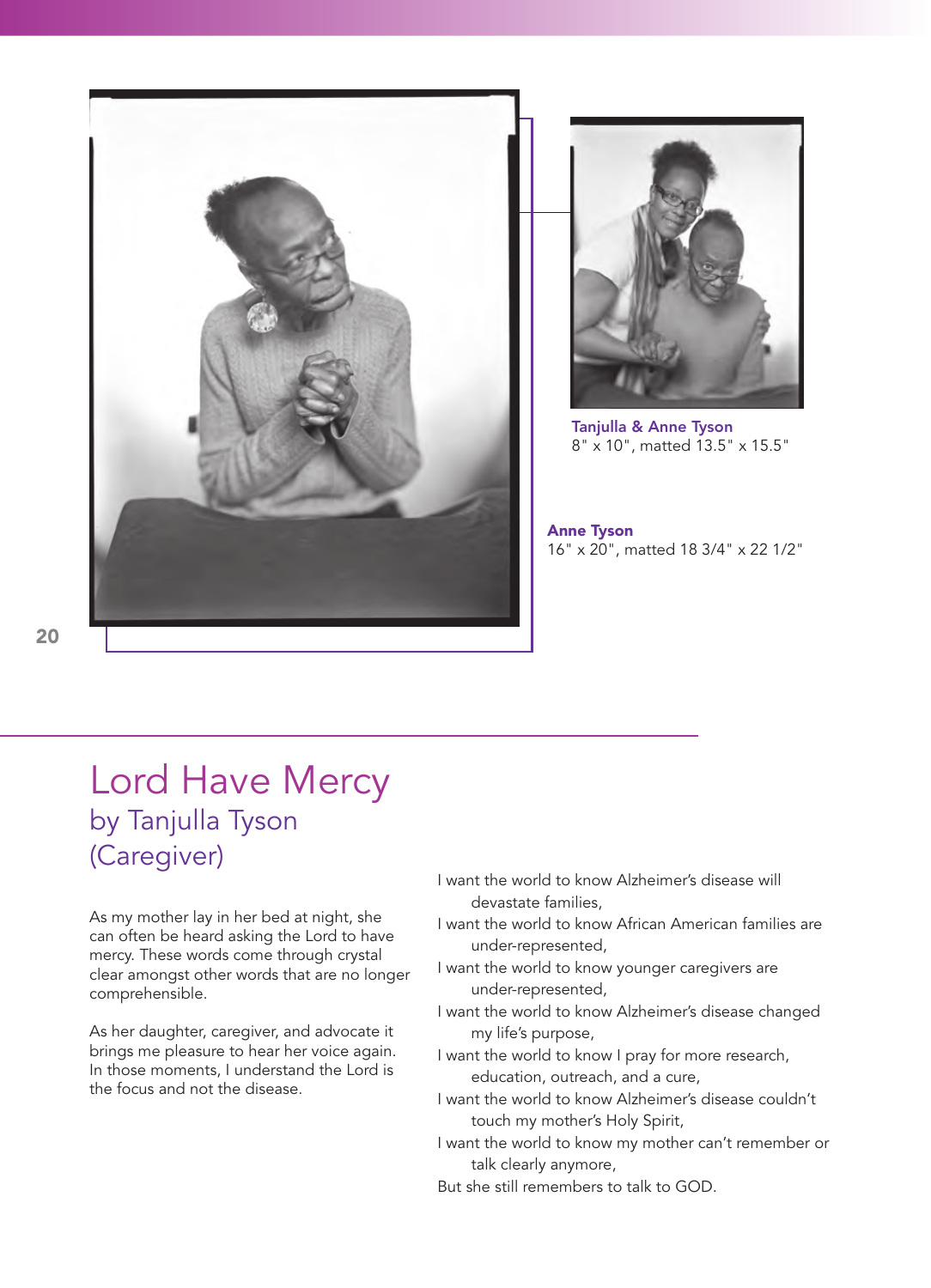# by Azheimer's Patients and **Caregivers**

# Debbie & Jan Dyer:

"People should know that even though a person has been changed by Alzheimer's, the essence and soul of the person doesn't go away no matter how far the disease progresses."

# Patti Gerard:

"People should know that Alzheimer's disease could strike anyone at any age. It can hit you in the prime of your life. The disease does not just affect older people. I was 55 when I was diagnosed. We need to support more research and find a cure in my lifetime. "

# Rick Locsei:

"People should know that it's very frustrating. The memory is just not there, you might have something in your mind one second and then it is gone. It is what it is. With Alzheimer's, life throws you curves and you can do a couple things; you can give up or fight it. I am always thinking about this because it has impacted me."

# My Brother, Richard McCafferty

Alzheimer's is a cruel disease. I know because my brother suffers from it. It is cruel to the person who has it. It is cruel to those who love the person. It is cruel to all who are touched by it.

With 5.4 million Americans suffering from Alzheimer's, it is a pervasive cruelty, touching almost every American.

I know that it is cruel to my brother's wife. I know my sister-in-law did not envision the present situation as their retirement years. Forty years of marriage – and only her deep and passionate love keeps her going in her daily care of her husband.

I know that it is cruel to my niece, my brother's daughter. Just as she entered her adulthood and could form a mature and loving friendship with her dad, he began slipping away.

I know that it is cruel to my family. My sister and I have watched our brother slowly slip away, losing the gentle, kind and funny brother who gave us such joy and support.

I know that it is cruel to my brother whose brain is changing, whose mind is losing its powers to think and remember.

But in the midst of this cruel disease, we still see signs of our husband and father and brother. We see his gentleness, his kindness, his sense of humor. He entertains us with an Irish jig to McNamara's band. His favorite expressions are "I love you," and "Thank you." He sang *"Silent Night"* with us at Christmas and can still pray the *"Our Father."*

I know that any advances in conquering this disease will not change my brother's condition... and that is cruel. But I pray that a cure will be found to end this cruel disease.

> *– Sr. Kathleen McCafferty, SND February 11, 2012*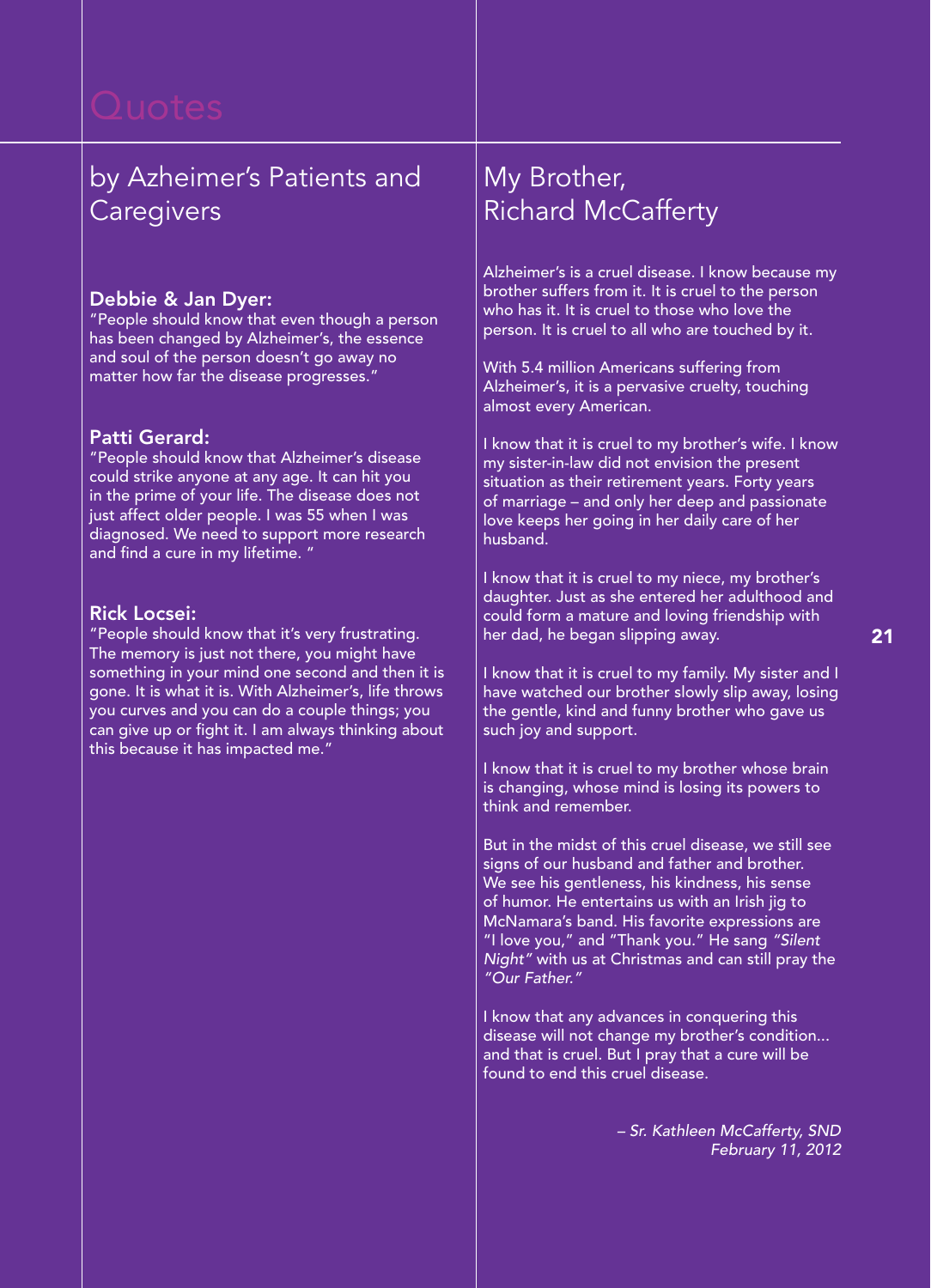# Alzheimer's Disease Facts

This innovative show will not only showcase the works of talented Archived Artists George Roby and Herbert Ascherman, but will also promote awareness of **Alzheimer's disease**, the research for a cure, and its effects not only on the patients but on the caregivers and the community as well. Art can evoke a range of emotions in the viewer and the AAWR hopes this exhibition will relay the emotional impact of the disease.

### What is Alzheimer's disease?

Alzheimer's disease is a type of dementia that affects memory, thinking, and behavior. It is a debilitating disease that progressively worsens over time. In the early stages mild memory loss occurs but in the later stages individuals lose the ability to carry on a conversation and respond to their environment. After symptoms are discovered, people can live an average of eight years. Survival can range from four to twenty years depending on age and health conditions.

# Is there a cure?

There is currently no cure for Alzheimer's disease, but research for a cure continues. The symptoms of Alzheimer's can be treated, and such treatments can slow the worsening of dementia and improve quality of life.

# Who does it affect?

Alzheimer's disease is the sixth leading cause of death in the United States. By 2011, 5.4 million Americans were known to have Alzheimer's disease. By 2050, 16 million Americans are expected to have the disease. There are nearly 15 million care givers providing 17 billion hours of unpaid care who also suffer emotionally and physically from the effects of Alzheimer's. While the majority of people with Alzheimer's are 65 and older, it does affect younger people. Up to 5% of people with Alzheimer's have early-onset Alzheimer's that can appear in one's 40s or 50s.

# What are the signs?

The Alzheimer's Association gives ten warning signs of the disease:

- Memory loss that affects daily life. While memory loss is a normal part of aging, people with Alzheimer's disease forget recently learned information, important dates or events, or ask for the same information over and over.
- 2. Changes in ability to develop and follow a plan or work with numbers.
- 3. Difficulty completing familiar tasks such as driving to a familiar location, remembering the rules of a favorite game, or managing a budget at work.
- Confusion with time or place.
- Trouble understanding visual images and spatial relationships.
- Misplacing things and inability to retrace steps.
- New problems with words in speaking or writing.
- Decreased or poor judgment.
- Withdrawal from work or social activities.
- Changes in mood or personality.

# The Costs of Alzheimer's:

- In 2010, Alzheimer's and other dementias cost Americans (families, insurers, and the government) \$172 billion.
- In 2050, those costs will increase to over \$1 trillion (not including inflation).
- Over the next 40 years, Alzheimer's will cost America over \$20 trillion, enough to pay off the national debt and still send a \$20,000 check to every man, woman and child in America.
- The federal government currently spends much less money on Alzheimer's research, prevention and a cure than on other conditions such as cancer, heart disease and HIV - \$6 billion for cancer, \$4 billion for heart disease, \$3 billion for HIV/AIDS. But just \$480 million for Alzheimer's disease.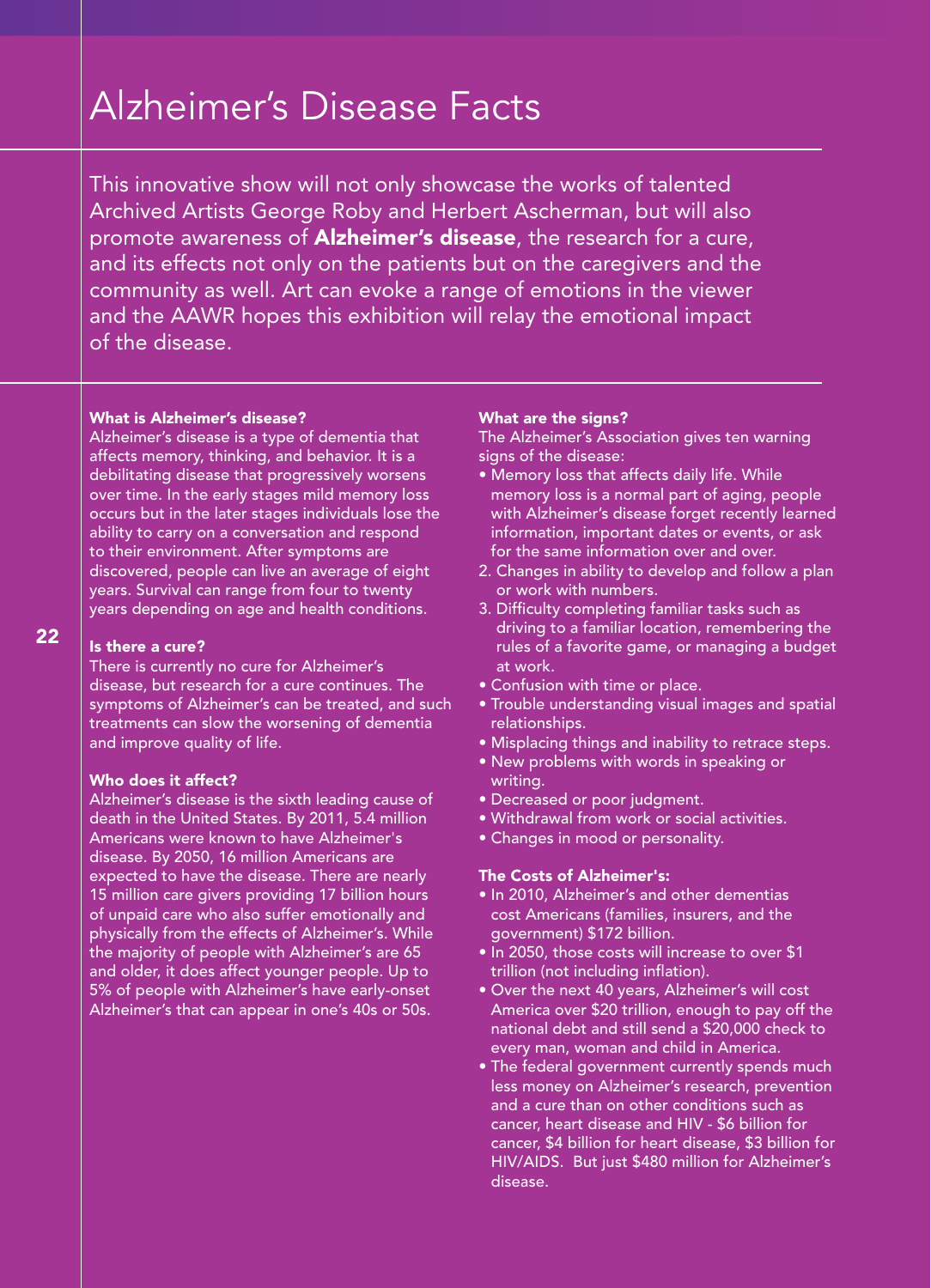# alzheimer's  $\{ \}$  association<sup>®</sup>

The Alzheimer's Association is the nation's largest voluntary health organization in Alzheimer's care, support and research. The local Cleveland chapter provides support and services to individuals and their families living in Ashtabula, Cuyahoga, Geauga, Lake, and Lorain counties since 1980.

### *Their mission:*

*To eliminate Alzheimer's disease through the advancement of research; to provide and enhance care and support for all affected; and to reduce the risk of dementia through the promotion of brain health.*

# *They provide a number of services and programs:*

*A 24/7 Helpline, educational services, online caregiver coaching, care consultation, respite reimbursement, earlystage services, caregiver support groups, enrichment programs, Medic Alert+Safe Return ID program, web-based GP/S location management service.* 

www.alz.org/cleveland

### Basics of Alzheimer's Disease

Alzheimer's is a disease of the brain that causes problems with memory, thinking, behavior and is not a normal part of aging.

It gets progressively worse over time. The symptoms can vary widely, though the first problem many people notice is severe forgetfulness that affects a person's ability to function at home, work, and enjoy lifelong hobbies.

Alzheimer's Disease is the 6th leading cause of death and is the only disease among the top 10 leading causes of death in America that cannot yet be prevented, cured or slowed down. An estimated 5.4 million Americans have Alzheimer's disease. Thirteen percent of those are over age 65 and close to 50% are 85 and older. By 2050 the number of people with Alzheimer's may reach 16 million. Every 69 seconds someone in America will develop Alzheimer's. This disease's impact extends to the millions of family members, friends, and caretakers caring for these individuals.

# Risk factors

Age, family history, genetics.

# Treating Alzheimer's

There is no cure but there are a number of drugs and non drug treatments that can help both cognitive and behavioral symptoms.

#### Stages of Alzheimer's

- No impairment
- Very mild decline. This may be normal age related changes or early signs of Alzheimer's.
- Mild cognitive decline. This stage may be diagnosed in some individuals but not all.
- Moderate cognitive decline. This is mild or early stage Alzheimer's. At this point a medical interview should be able to detect clear problems in several areas.
- Moderately severe cognitive decline. Moderate or midstage Alzheimer's with gaps in memory and thinking becoming noticeable.
- Severe cognitive decline. Memory continues to worsen, personality changes, needing significant help with daily activities.
- Very severe cognitive decline. Severe or late stage Alzheimer's. Individuals lose the ability to respond to the environment, carry on a conversation, control movement.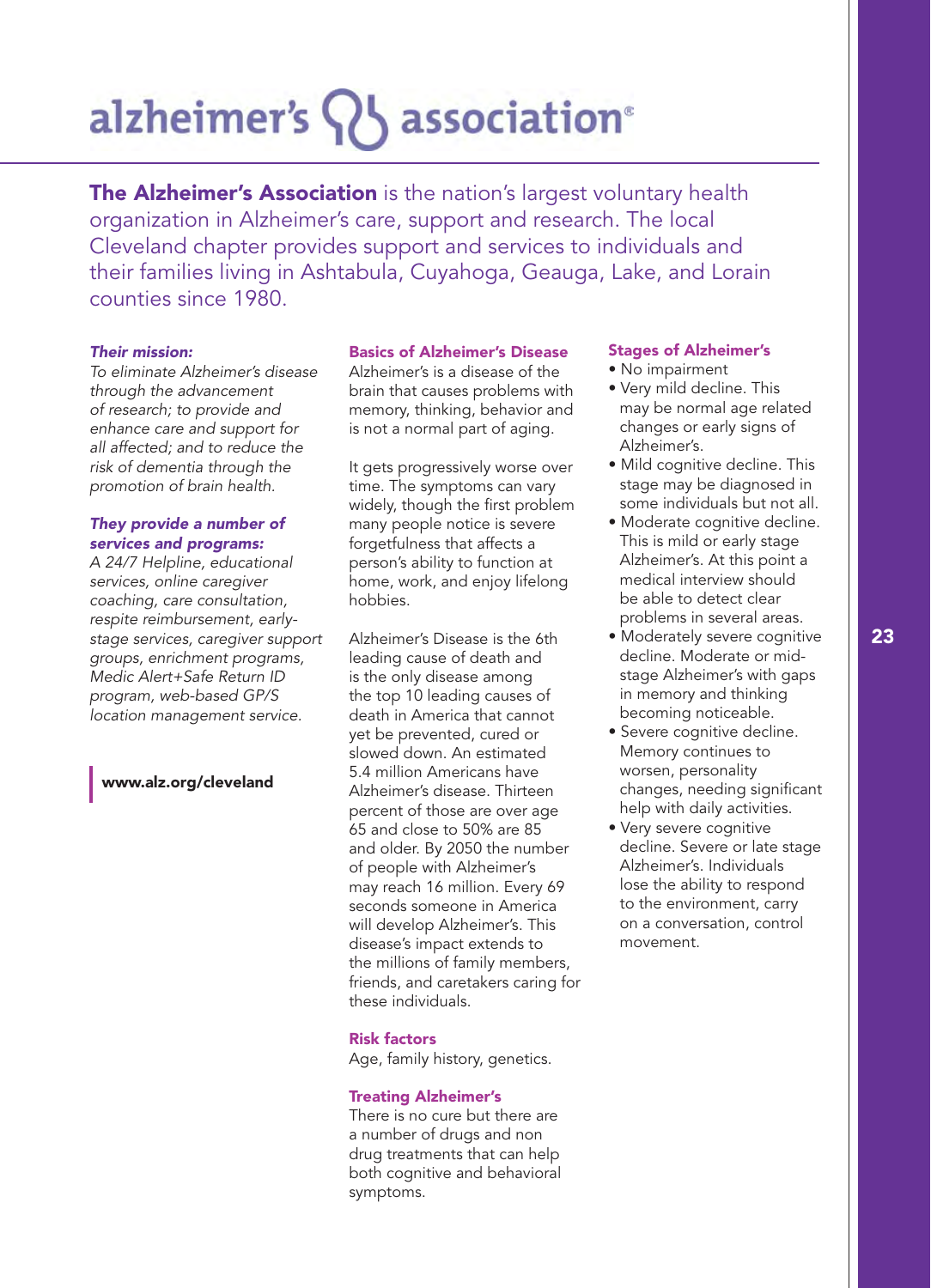

*Alice Sands*

# Thank You

The Artists Archives of the Western Reserve would like to thank the following contributors for supporting the production of this catalog and the development of the *Art Interprets Alzheimer's* exhibition.

- The Zufall Family Foundation
- The Alice Fund of the Alzheimer's Association
- Gail and Mike Sands
- George and Sue Roby
- Herbert Ascherman
- Frances Taft
- Vincent Monnier
- William Martin Jean
- Martin LoSchiavo
- Barbara Gillette
- Margaret Arthur
- Mary and Robert Stone
- Jean Sommer

# Special Thanks to:

- Stephanie Scharf, AAWR Gallery and Administrative Assistant, for her central role in the concept and development of the Art Interprets Alzheimer's exhibition.
- Tiffany Laufer, for the exhibition post card design
- Kate Morgenstern, AAWR Work-Study Student
- Kristina Markovic, AAWR Intern
- Cheryl Kanetsky, for her collaboration in promoting this exhibition.
- Robin Blass, for assisting in the development of the Ask the Researchers forum.
- Jeffrey Katzin, for the production of the exhibition promotional video.
- Rota Sackerlotzky as a consultant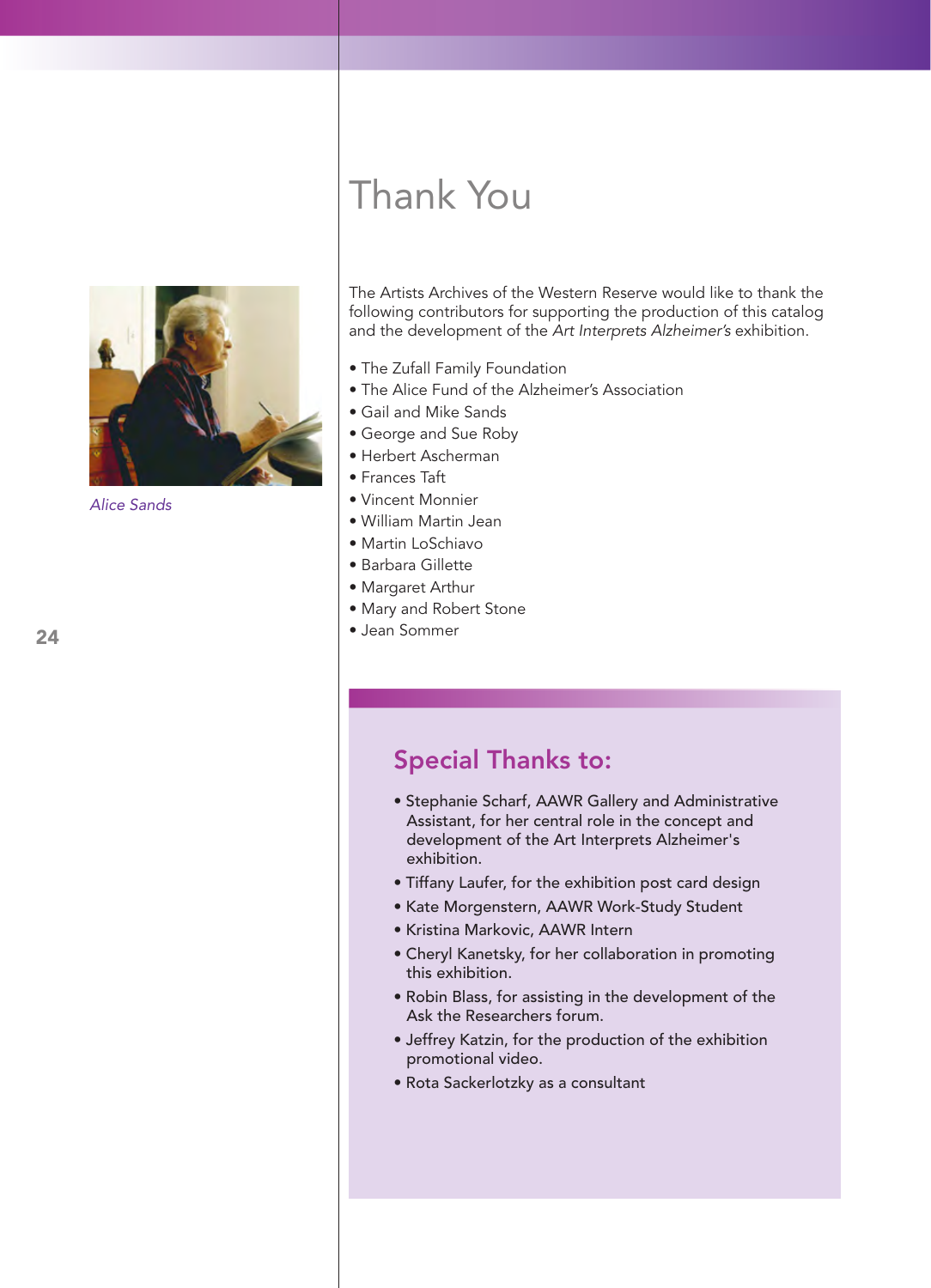

# Acknowledgements

The Artists Archives of the Western Reserve is proud to present this unique and compelling exhibition, Art Interprets Alzheimer's. AAWR staff developed this exhibition as an insightful glimpse into the world of Alzheimer's from the perspective of two distinguished artists, and also an opportunity to enlighten the public about a condition that is often shrouded in mystery. We especially wanted to recognize the importance of the role of the volunteer caregiver. It has been said that art mirrors the human condition, and this exhibition visually describes a subject that is simultaneously complex, disturbing, and hopeful.

We would like to thank Cheryl Kanetsky and the Alzheimer's Association Greater Cleveland Chapter for their support in the planning and promotion of this exhibition. We also appreciate Robin Blass' efforts that resulted in the special closing reception event, Ask the Researchers.

We thank the numerous contributors to this exhibition and catalog. We gratefully acknowledge the Zufall Foundation, the Alzheimer's Association and its Alice Fund, and Gail and Michael Sands for their generous contributions. Alice Sands was a Cleveland artist who suffered from the disease until her death in 2006 at age 91.

A list of acknowledgements would be incomplete without thanking George Roby and Herbert Ascherman. Their original art, created especially for this exhibition, is an extraordinary contribution. We also appreciate that they contributed so much in the planning of the exhibition.

It is our hope that Art Interprets Alzheimer's will get people to think about art as it relates to the disease. The exhibition examines Alzheimer's and visual art from the perspectives of the caregiver, the scientist, and the artist. A worthy topic for future study is visual art as a research tool. The work of several contemporary painters with Alzheimer's, including that of William Utermohlen, provides clues that visual art may be useful in understanding some aspects of the disease. Transitions in spatial relationships, the use of color, line definition, etc. may in the future shed light on the progression of the disease. Today, the Artists Archives of the Western Reserve is pleased to be among those at the forefront in exploring the interaction of art with Alzheimer's.

> *– Kenneth R. Goerg, Executive Director*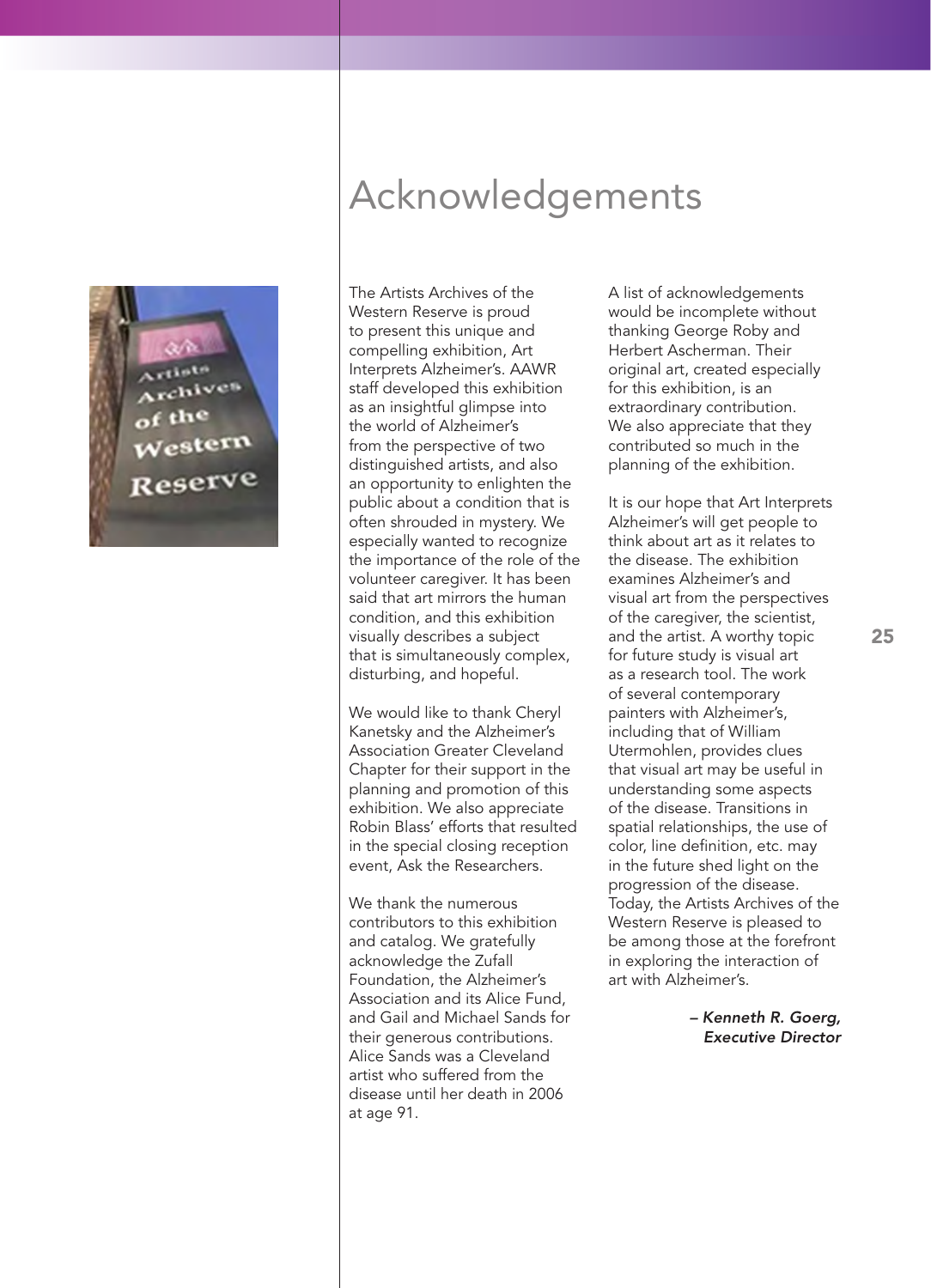# About the Archives



# 26

#### *Mission*

*The Artists Archives of the Western Reserve is a unique archival facility that preserves representative bodies of work created by Ohio visual artists and, through ongoing research, exhibition and educational programs, actively documents and promotes this cultural heritage for the benefit of the public.*

# The Artists Archives of the Western Reserve (AAWR) was founded by noted Cleveland

sculptor David E. Davis who, along with other prominent local artists, felt that it was important to preserve this region's unique visual artistic heritage. They believed it was vital that Ohio artists have a facility in which to permanently place their art – someplace where the region's art would be conserved. They wanted to create a "living archive" – A facility where archived work would be preserved and presented for public viewing.

Bernice and David E. Davis made a major donation that provided for the construction of a new facility in Cleveland's premier cultural district, University Circle, on East 123rd Street. An art conservation and exhibition facility, the Artists Archives has a 1,100 square foot art gallery and several thousand square feet of art storage space. The Archive's focus on preserving the work of Ohio artists gives it a unique niche in Cleveland's art community.

The AAWR is home to thousands of artworks created by regional artists. Art is kept in a controlled environment that offers protection from fire, humidity, extremes in light and temperature, theft, and mishandling. The AAWR's Peer Review and Recruitment Committee identifies Archived Artist candidates and reviews their qualifications. Comprised of professional artists, art historians, and art educators, this committee considers such factors as exhibition history, education, quality of work, and professional reputation when considering whether or not to grant archived status to an artist candidate. Today the Artists Archives of the Western Reserve has 59 Archived Artists, many of whom have national and international reputations. By storing and exhibiting artists' works, developing publications and taking oral histories, the AAWR records the details of each artist's life and career, including the approaches taken to their art, exhibition history, influences of teachers and mentors, and relationships with other artists. The AAWR's goal is to preserve and make available this unique collection of visual, oral, and written information for current and future generations to study and enjoy.

Each year the Artists Archives also conducts several art exhibitions featuring the artwork of its Archived Artists. All exhibitions are free and open to the public. In addition to serving the needs of Archived Artists, the AAWR reaches out to all artists in the community. The AAWR invites artists and art patrons to become members. The Artists Archives works to provide member artists with exhibition opportunities as well as marketing assistance in the form of email blasts, press releases, and exposure in the agency's publications. The AAWR produces groundbreaking exhibitions with socially conscious themes that are meant to inform and educate. Gallery hours are Wednesday through Friday from 10:00 am to 4:00 pm and Saturday from 12:00 pm to 4:00 pm.

The AAWR has numerous pieces of the archived collection exhibited in corporate locations such as Corporate College East and BioEnterprise. At these locations over 100,000 visitors annually view and appreciate the art. For special exhibitions the Artists Archives has traveled exhibitions to venues such as the Butler Institute, Cleveland City Hall, Progressive Art Collection and others.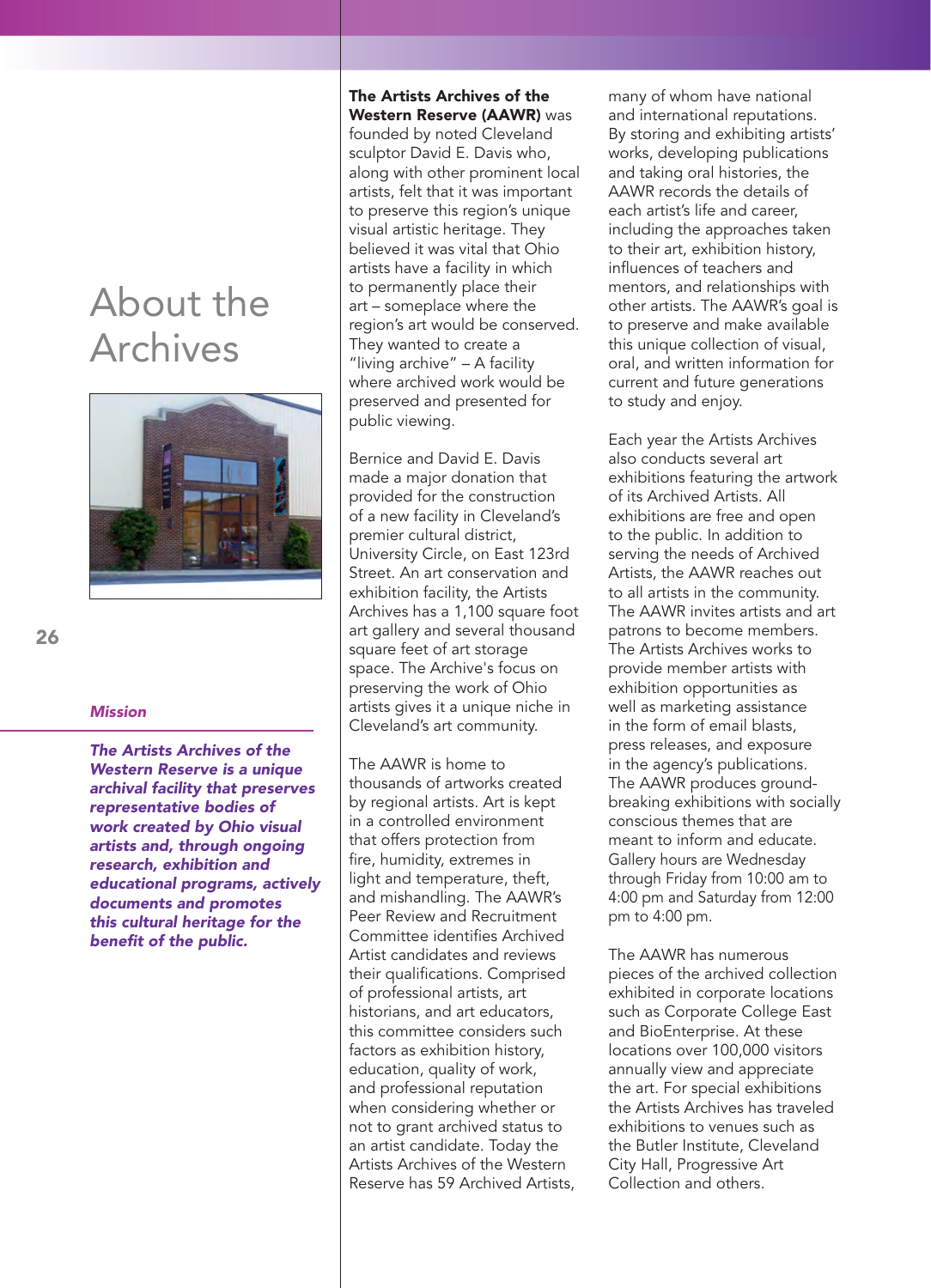1834 E. 123rd St. Cleveland, Ohio 44106 Phone: 216.721.9020 Fax: 216.721.8520 www.artistsarchives.org

# Board of Directors:

Herbert Ascherman, President John Sargent, Vice President David Shafron, Treasurer Boni Suzanne Gelfand, Secretary

### Board Members:

Lawrence Baker Bonnie Dolin David Joranko Lauren Marchaza Vincent Monnier Rota Sackerlotzky

# Honorary Director:

William Martin Jean Randall Tiedman Linda DeMarco

### AAWR Staff:

Kenneth R. Goerg, Executive Director Stephanie Scharf, Gallery & Admin. Asst.

### AAWR programs are supported by:

The Bernice and David E. Davis Foundation, The Ohio Arts Council, The John P. Murphy Foundation, The Kelvin and Eleanor Smith Foundation, Cuyahoga Arts and Culture, and The George Gund Foundation.

**Ohio Arts Council** A STATE AGENCY THAT SUPPORTS PUBLIC PROGRAMS IN THE ARTS



arts & culture community supported funding



The AAWR works to preserve the life accomplishments of Ohio visual artists.

# archived artists

Margaret Arthur Herbert Ascherman Lawrence Baker Harriet Moore Ballard Ruth Bercaw June Bonner Ginna Brand Marita Burger Samuel Butnik Shirley Aley Campbell John Clague Elaine Albers Cohen David E. Davis Bonnie Dolin Wayne Draznin Mary Lou Ferbert Barbara Gillette Morton Grossman David Haberman Lee Heinen William Martin Jean Robert Jergens Jennie Jones Ron Joranko David Kaplan Kestutis Kizevicius Suzan Kraus Mark Krieger Mario Kujawski Charlotte Lees Michelangelo Lovelace Adele Marihatt Joseph McCullough Kathleen McKenna Bea Mitchell Gail Newman Algesa O'Sickey Joseph O'Sickey Pat Zinsmeister Parker Gloria Plevin Sidney Rheuban Ingeborg Richter George Roby Thomas Roese Anita Rogoff Charles Sallée Phyllis E. Seltzer Newson Shewitz Phyllis Sloane Marvin Smith Jean Sommer Marsha Sweet Randall Tiedman Kathleen Totter Nancy Underhill Douglas Max Utter William Ward Evelyn Svec Ward Roger Welchans